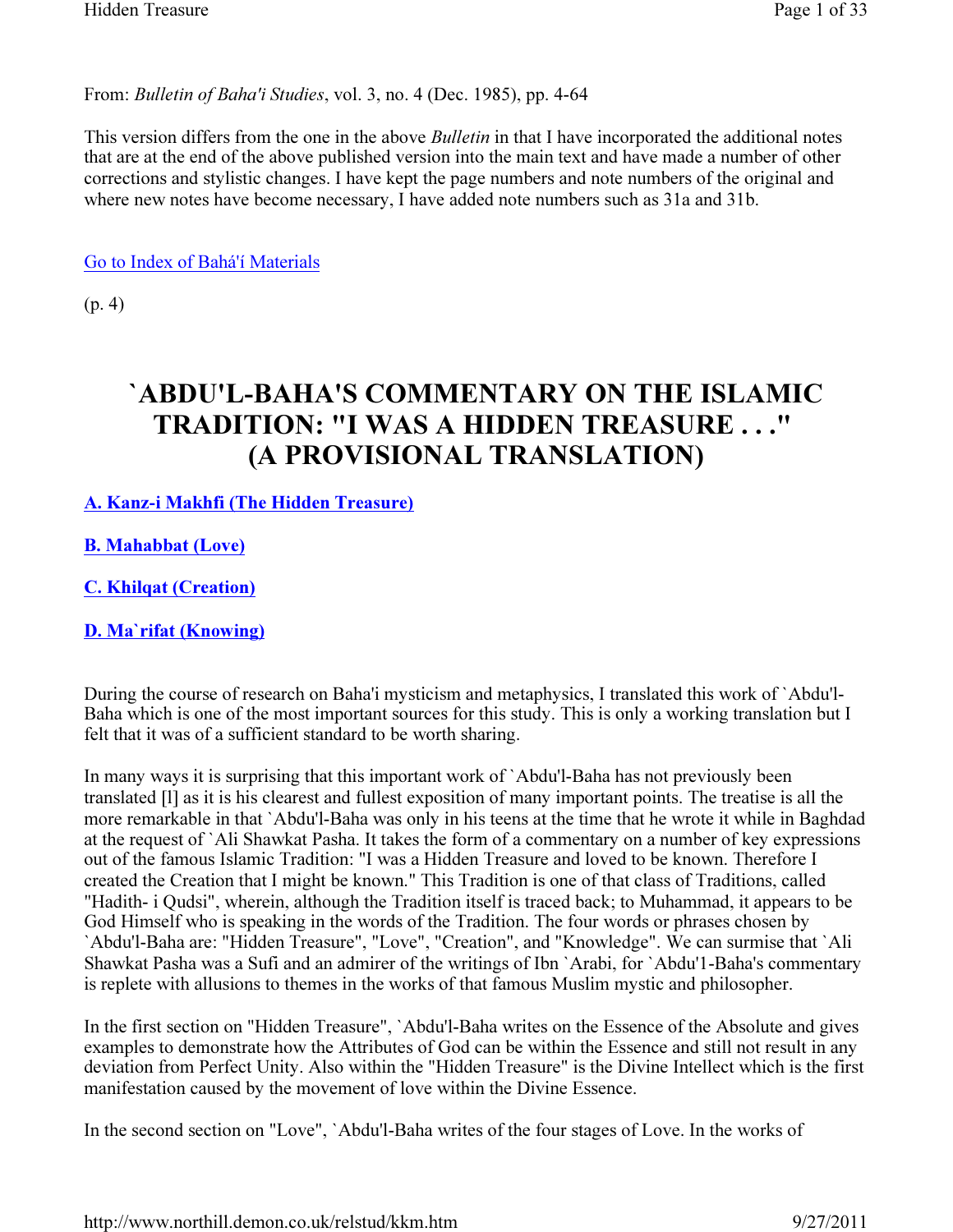philosophers and mystics in Islam this theme is very common. Perhaps the most well-known work with this theme is the Four Journeys of the Rational Soul by Mulla Sadra. Baha'u'llah also refers to this theme when he speaks of the four

-----------------

----------------------------------------------------

1. After I had finished the first draft of this translation, I learned of another translation of this work. I am grateful to Hooper Dunbar for sharing with me a provisional translation made by Baharieh Ma`ani in collaboration with himself. It has been very useful in suggesting better alternative translations at several points. Marzieh Gail and Steve Scholl have also given me useful suggestions. I am also grateful to Dr. Vahid Rafati who has provided information regarding the sources of some of the quotations and passages of poetry cited by `Abdu'l-Baha

(5)

pathways of Love in the Seven Valleys (in the Valley of Unity). `Abdu'l-Baha himself gave a talk on this theme in London in 1913 [2]. What is of particular interest in this treatise is `Abdu'l-Baha's addition of a fifth stage to the usual four.

In the third section on "Creation", `Abdu'l-Baha tackles one of the key issues that has divided philosophers (especially Islamic philosophers) over many centuries [3]. The issue at its simplest level revolves around whether the archetypal forms and the quiddities of all created things, being the objects of the knowledge of God, exist within the Knowledge of God (and therefore because the Knowledge of God is an unchangeable eternal attribute, these share in the Pre-existence of the Essence of the Absolute); or the Essence of the Absolute and Its Knowledge are independent of these archetypal forms which were therefore created and came into being i.e. are not, pre-existent). This issue that at first may appear inconsequential and merely a question of the point at which one limits one's definition of God, has in fact many deeper ramifications that have made it a key dividing point between philosophical systems. The first view that these quiddities and archetypal forms are co-eternal with the Essence of God (although at first they have no existence outside the knowledge of God) is the position of the Peripatetic philosophers such as Aristotle, al-Farabi and Ibn Sina. It was also followed by Shaykh Ahmad al-Ahsa'i. From this view-point, God is totally outside His Creation and there is no resemblance nor any connection between the two. Thus His Essence and His Attributes (such as Seeing and Hearing) are not like our essence and our attributes and any resemblance is in name only. This view-point leads to a rigidly dualistic universe. Its social consequences are a tendency towards ritualism and legalism in ritual practice - i.e. that humanity's relationship to God is primarily concerned with worship and obedience to His law.

The second view regards all existence as emanating from God and all except God being absolute nonexistence. Thus the archetypal forms and quiddities are regarded as having been created and come into being as a stage in emanation from the Absolute. This is the position of the philosophers of the Neo-Platonic School such as Porphyry and Ibn al-`Arabi. The relationship between God and humanity thus tends towards mutuality. True fulfilment for a human being from this point of view is to realise and return to his or her reality as an emanation from God. This is a movement away from strict dualism although many who follow this school cannot be regarded as monists.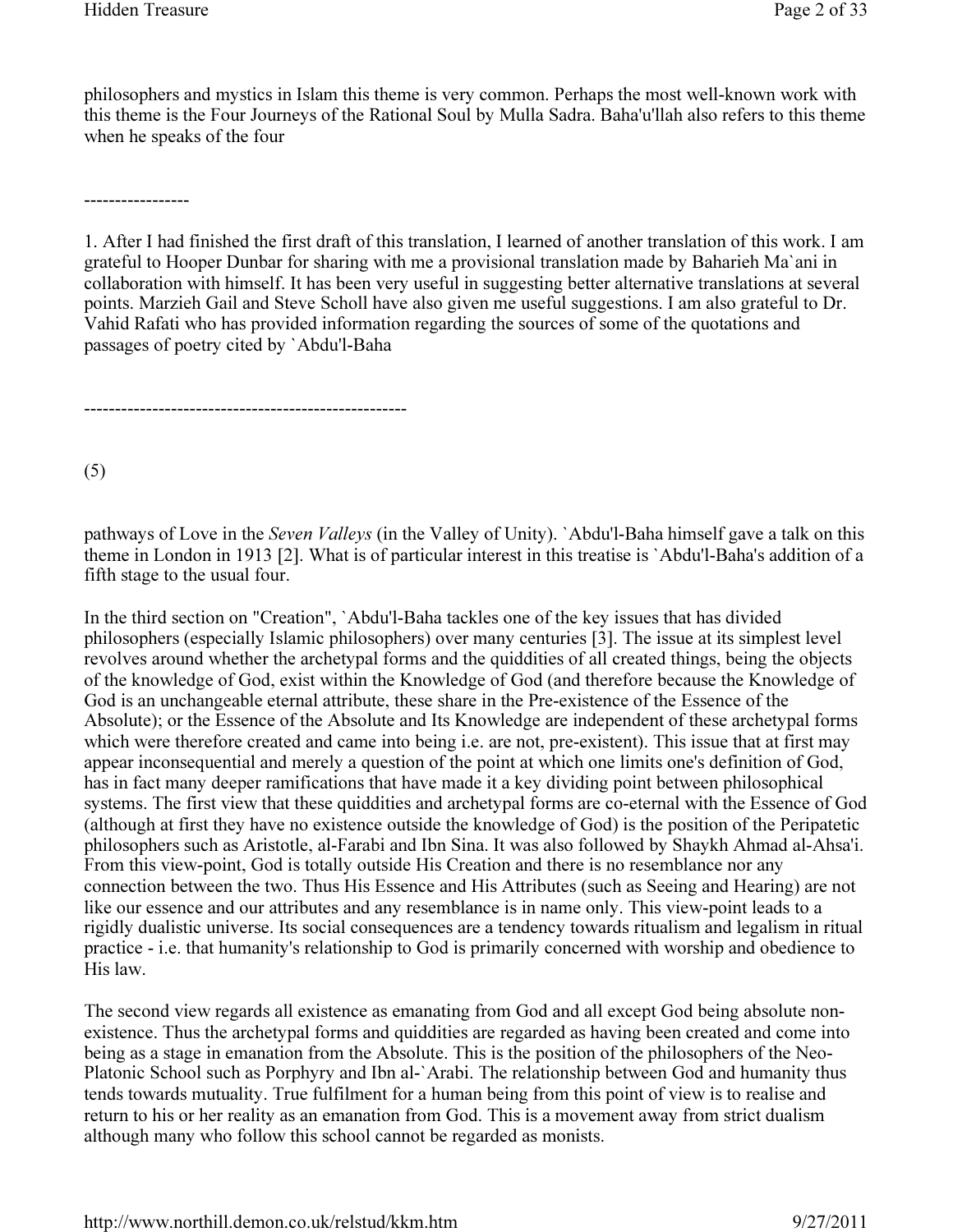-----------------

2. Paris Talks, London, 1961, pp. 179-8l

3. Harry A. Wolfson in "Extradeical and intradeical interpretations of Platonic ideals", Journal of the History of Ideas, Vol. 22 (1961) pp. 3-32 traces some of the history of this issue from Plato, through the medieval Christian and Islamic philosophers, to Descartes and Spinoza.

----------------------------------------------------

(6)

The social consequences of this are a tendency away from legalism and ritualism towards mysticism and theosophy.

The dichotomy between these two views is not however unique to Islam. The two differing paths of knowledge (and its concomitant attitude of worship and devotion) and of Love (and the direct sapiential access to truth) are to be found to some extent in every religious tradition. In Hinduism, for example, the first is to be found in the Bakhti tradition and the second in the teachings of Shankara. In Buddhism, the respective parallels are the Zen and the Jodo tradition. In Judaism, Christianity and Islam, there is a strong mystical tradition that can be set against the main tradition of worship and legalism.

`Abdu'l-Baha's resolution of this difference is extremely interesting. Basically `Abdu'l-Baha, having earlier in this treatise established that no absolute knowledge of God is possible for human beings, now states that these different philosophical opinions arise from differences within the observer. Some because of their essential constitution view the matter one way and others view it in what appears to be the opposite light (according to which of the Names of God is predominant in their nature). What `Abdu'l-Baha appears to be saying is that all men's views on this metaphysical issue (and by implication all metaphysical issues) are inevitably and inescapably "coloured" by their essential constitution. This exposition of metaphysical relativism is an extremely important formulation, perhaps a key concept for Baha'i metaphysics. It can be applied to many metaphysical and other problems. There is of course the obvious application to the dichotomy between the monistic and the dualistic views of Reality. However, at another level, and perhaps to bring the issues raised here up to date, the two view-points being discussed here can be seen as to be essentially the same as the dichotomy between the heart and the mind; between intuition and reason as modes of obtaining knowledge; and even, in this day (because of the manner in which science is considered to have monopolised rationality) between religion and science. The idea of one of the Names of God being predominant within an individual is obviously of relevance for a Baha'i psychology. By implication, it may also have implications for a Baha'i sociology for it may be considered that certain cultures have one of the Names of God paramount within them (the West tending towards science and rationality; the East towards intuition and mysticism).

In the fourth section on "knowledge", `Abdu'l-Baha gives a more detailed analysis of why it is impossible for a human being ever to attain knowledge of God. He then underlines the idea of metaphysical relativism by asserting that the most that human beings can ever hope to discern of God is to come to know more fully the signs of God within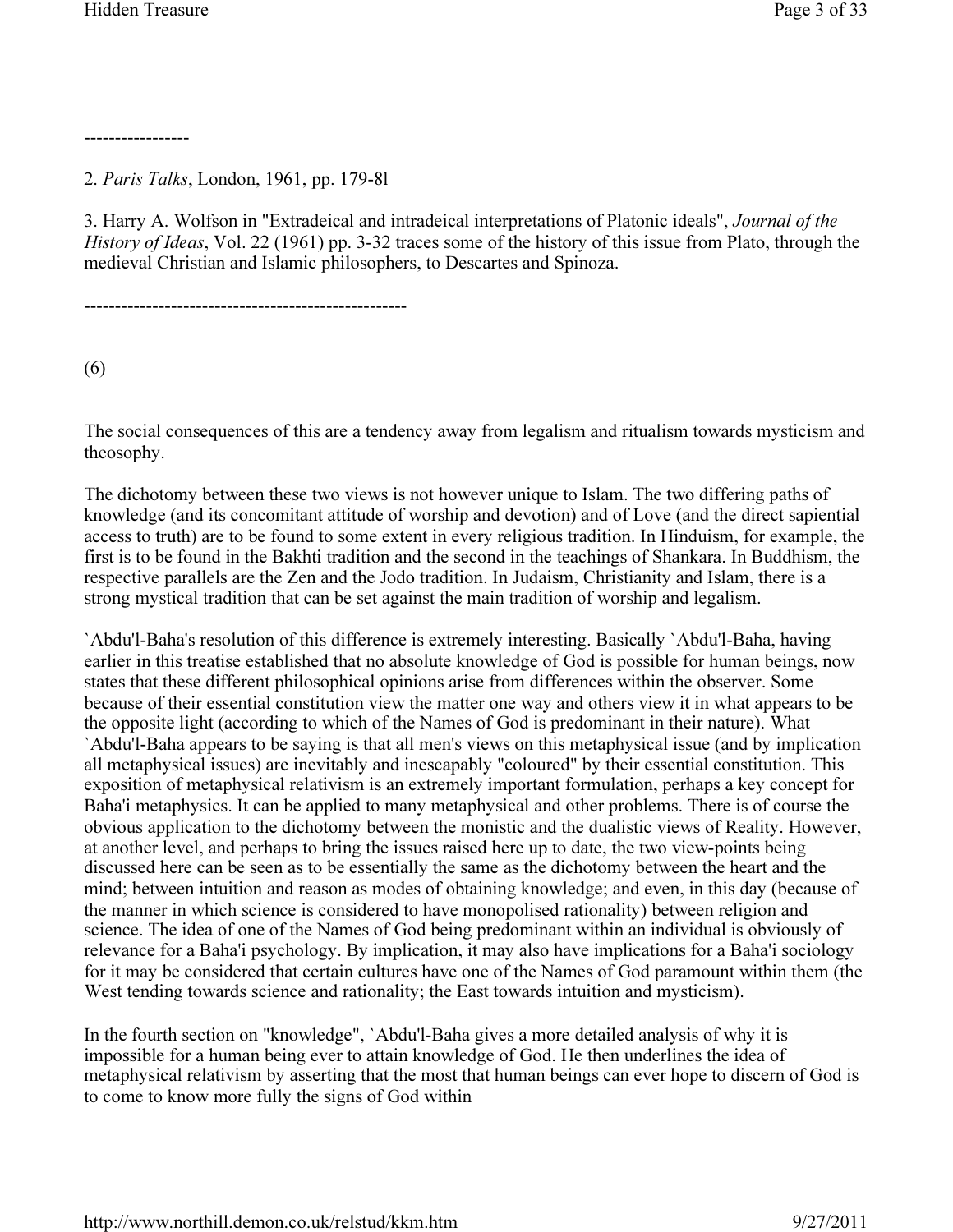----------------------------------------------------

(7)

themselves. He quotes the Qur'anic verse: "Read your own book, your self is sufficient to give an account against you this day [4]". He states that this verse is like the point of a compass. However far human beings may travel in their search for knowledge of God, ultimately they are only travelling in a circle around the implications of this verse. These signs of God within the human being are best and most fully uncovered through the guidance of one of those Manifestations of the Divinity who appear upon the earth from time to time. Thus the Knowledge of God referred to in this tradition is the recognition of the Manifestation of God and, under the latter's guidance, fuller knowledge of the signs of God within each individual human being.

The following then is a translation of this treatise [5] beginning after the usual prolegomenon praising God, etc:

#### PRELUDE:

. . . And to continue: To him who looks understands these indications, it is well known with respect to the request of that traveller upon the paths of guidance, that bondsman of the King of Divine Authority, that seeker of the hidden Divine secrets, that knower of the secret Heavenly signs, that lover of the household and family of his holiness Mustafa [i.e. Muhammad], the favoured friend of the wayfarers and he who has clung to the Firmest Handle of God [urwatu'llah al-wuthqa] and to the Strongest Rope, `Ali Shawkat Pasha son of the late Agha Husayn Pasha (may God designate for him whatever He wishes), that he has wished this wayfarer upon the Path to write a brief explanation and a short beneficial commentary upon the Holy Tradition [hadith-i qudsi]: "I was a Hidden Treasure and loved to be known. Therefore I created the Creation that I might be known."

In the pearl of each word of this divine song and this heavenly melody, there undoubtedly lie hid unnumbered pearls of hidden knowledge and in the existence of every letter of it, limitless oceans of meaning are concealed. But a sprinkling from that ocean of waves and a drop from that sea may be disseminated on account of the request of friends. And I hope that the explanation of these holy words and heavenly signs may contain the hidden confirmations of the Lord of Might and that His Assistance and unseen Mercy may be made manifest; verily He is the King, the Helper. In the hidden treasures and store-houses of these Heavenly words, the secrets of created things, the cause of the

<sup>4.</sup> Qur'an 17:14

<sup>5.</sup> Text used: Makatib-i `Abdu'l-Baha, Vol. 2, Cairo, 1330, pp. 2-55. See also Badi`u'z-Zaman Furuzanfar, Ahadith-i- Mathnavi, Tihran 1347, p. 29. Shaykh Ahmad al-Ahsa'i also comments on this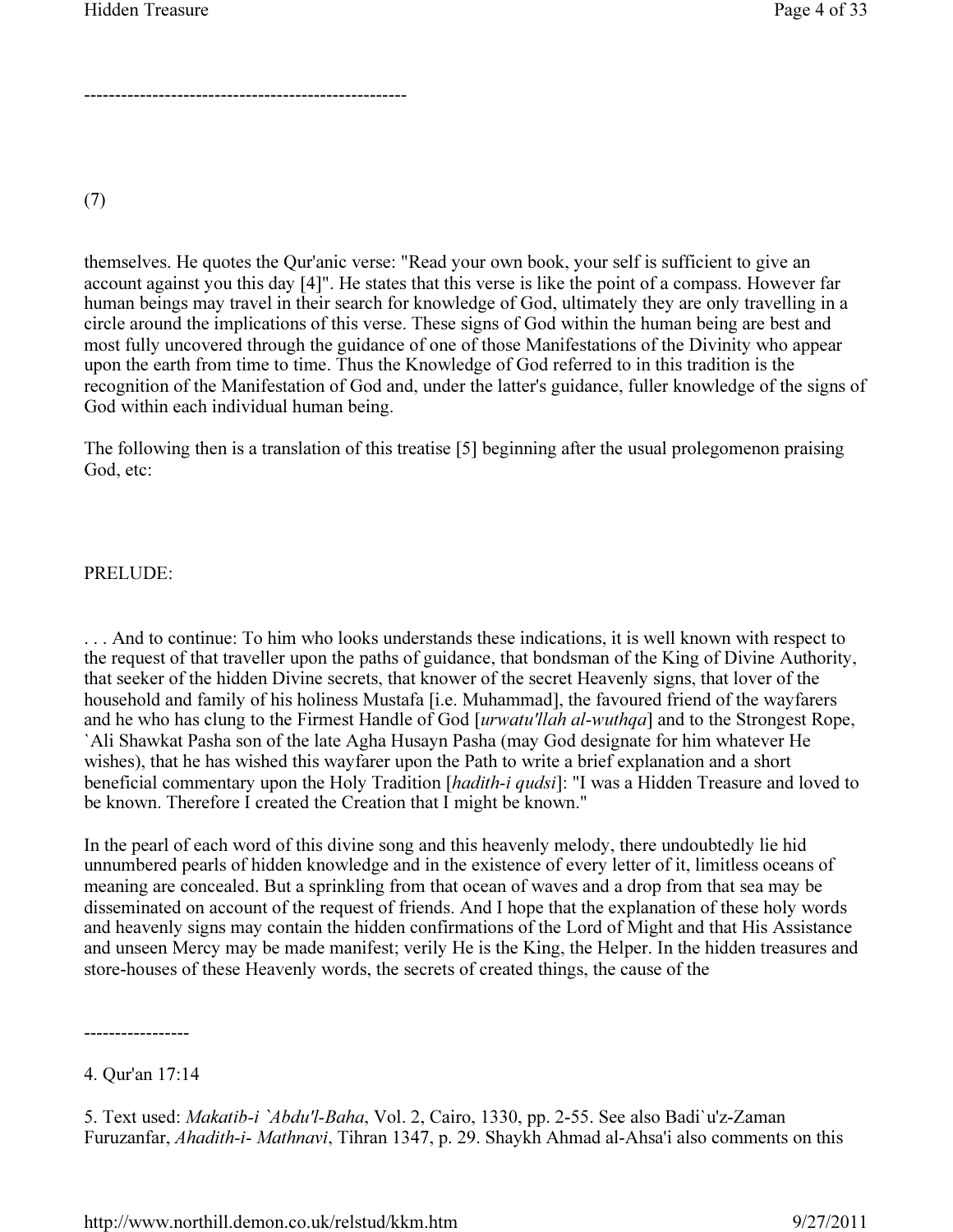Tradition in Sharh az-Ziyara al-Jami`a al-Kabira, Kirman, n.d., vol.4, p. 245-6.

----------------------------------------------------

(8)

creation of existing things and the raising up of Contingent Being [6] lie concealed.

Know, O bird of the flower-garden of Divine Unity and nightingale of the garden of detachment! that in order to comprehend this Tradition: "I was a Hidden Treasure and loved to be known Therefore I created the Creation that I might be known", it is necessary to understand four stations. This Tradition is upon the tongues of all people, be they of the generality or of special rank [7], and is written in all the books and treatises. As for understanding these four stations, the first is "the Hidden Treasure"; the second is the stages and stations of "Love"; the third is the station of "Creation" and similar matters; and the fourth is the station of "Knowledge".

### A. KANZ-I MAKHFI (THE HIDDEN TREASURE)

Know thou that in Sufi exegesis it is affirmed, with respect to the Unseen Essence [ghayb-i huwiyyat] in the station of Primal Oneness [8], that all names are fan from the shore of Its Sanctity and It is

-----------------

6. Possible Being (imkan or mumkin al-wujud) is a term in Greek and Muslim philosophy used to distinguish all things that depend upon another for their existence (and the non-existence of which it is possible to postulate) from Necessary Being (wajib al-wujud) which is the cause of the existence of all else (and the non-existence of which it is not possible to postulate, i.e. God)

7. Khawass and `Awamm are terms used by Shi`is to designate themselves and the generality of respectively. If `Ali Shawkat Pasha was a Shi`i, he would have understood it thus but it is more likely that it served to differentiate those within the mystical tradition of Islam (Sufis and theosophical Shi'is) from those whose principle interest was in the external forms of the religion (i.e. rituals and laws). It would in any case differentiate the learned from the common people

8. Ahadiyyat is throughout translated as Primal Oneness, the undifferentiated, unmanifested unity of the Unseen Essence of the Absolute, to differentiate it from wahidiyyat which is unity manifested in the realm of Divine Attributes

----------------------------------------------------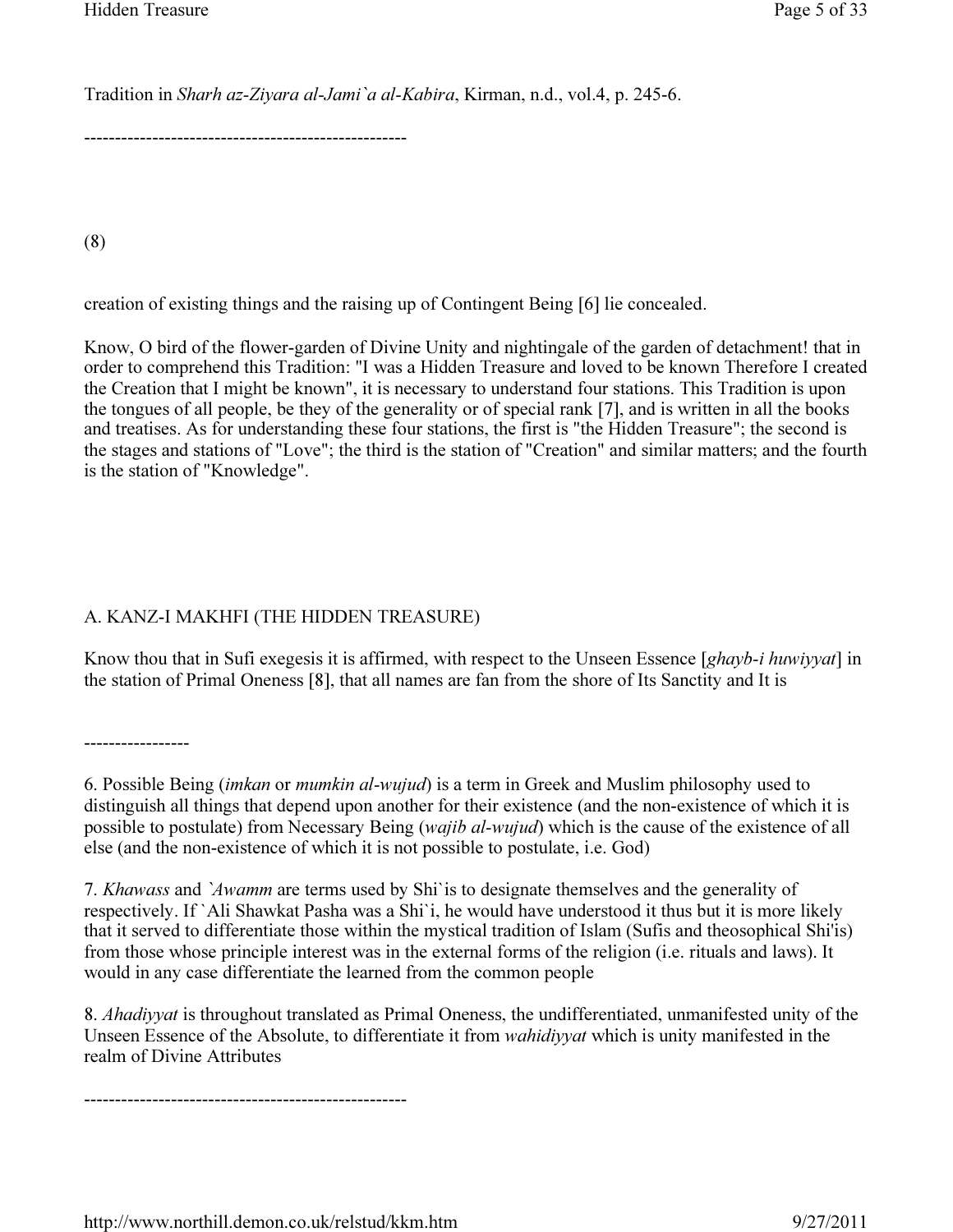(9)

known without Name or Attribute. For the Names of the Absolute [9] are the reflections of [Its] Attributes and the Attributes of the Absolute in that station of Primal Oneness are the same as Its Essence [10] without a trace of difference or distinction - it is even as that King of the Court of Knowledge and Wisdom and that Monarch of the Kingdom of Divine Guidance, His Holiness `Ali ibn Abi Talib (unto him be greetings and praise) has stated: "Perfect belief in Divine Unity consists in the denial of all His Attributes." [8a] Indeed the Essential and Eternal Names and Attributes are in no way to be separated from the Essence of the Absolute but rather, in that station, Names and Attributes are inseparable from one another, nor are they to be distinguished from that causeless Essence. And the realities of the Divine States are not differentiated either conceptually or substantially from one another nor from that undifferentiated [unmanifested]

For example, there is no [existential] differentiation between the Name 'the All-Knowing' and the [Names] 'the All-Seeing', 'the All-Hearing' and the other Names; nor between these Essential Attributes and the Essence itself; nor between the Realities and Forms [11], which are potential and passive, and these names and attributes. Indeed the Forms and Realities and Quiddities [12] of [all] things are, in this mighty station of Primary Oneness, but states in that Essence without a trace of deviation [ghayriyyat] from perfect oneness and annihilation.

And that Essence of Primal Oneness, in that most great station in which it is said: "There was God and there was naught else besides Him" [12a], is called by the names: the Hidden Treasure, the Hidden Ipseity [Huwiyyat], the Absolute Unity, Pure Essence [dhat], Absolute Non-specificity, the Hidden of the Hidden, the Primal Mystery, the Absolute Unknown, the Indescribable Undiscoverable One and other Names. To mention what is intended and

<sup>-----------------</sup>

<sup>8</sup>a. This tradition is given in a slightly variant form by Shaykh-i Baha'i in his Kashkul, Qumm, n.d., vol. 2, p. 450: "Complete (tamam) Belief in Divine Unity . . .". Yet another variant occurs, quoted by Ibn Babuya in *Kitab at-Tawhid* as part of a lengthy oration by Imam ar-Rida: "Conformity with *(nizam)* Belief in Divine Unity . . .". Cited in Jawad Tara, Rushd-i Hikmat dar Islam, ?Tihran, n.d., p. 271-3, 304-308.

<sup>9.</sup> Haqq - lit. the True One or Reality - although usually translated as God has here throughout been translated as "the Absolute" or the "True One" since *Haqq* refers to the plane of *ahadiyyat* (see previous note) whereas the term "God" implies the existence of a Creation (of which it is the God) and therefore refers to a plane of the self-manifestation of the Absolute. See T. Izutsu, Key Philosophical Concepts in Sufism and Taoism, Part 1, Tokyo, 1966, p. 17

<sup>10.</sup> Dhat - the essence, that to which attributes [sifat] are attributed

<sup>11.</sup> A'yan - frequently means archetypes or ideal forms in the Platonic sense - see note 20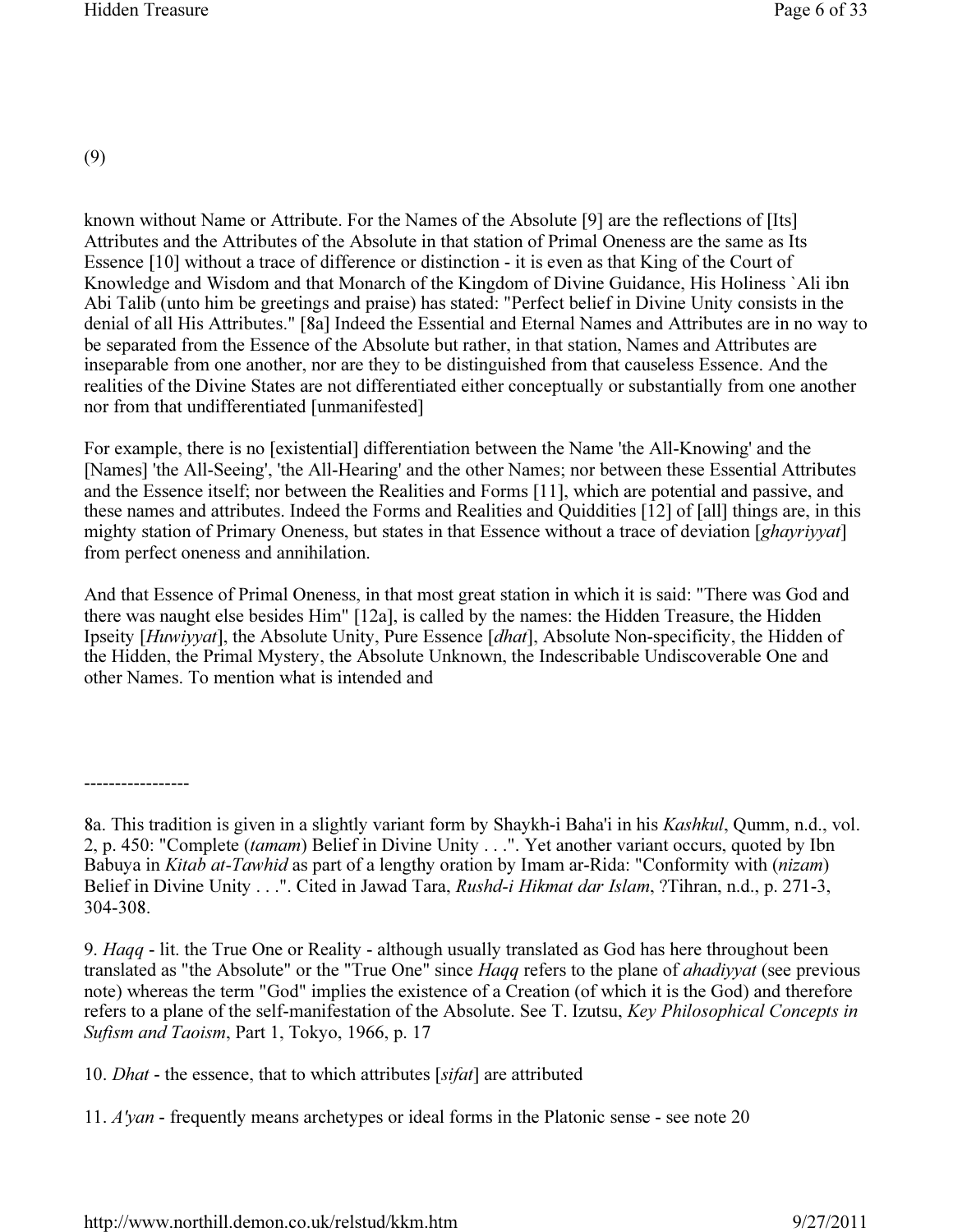12. Mahiyyat - Quiddity; that which answers the question: "what is it?". All things are considered to consist of two aspects: quiddity to give them definition and wujud (existence) to give them being

12a. In Mulla Sadra, Masha`ir (Tihran 1340, Arabic text, p. 92, Persian translation by Ghulam-Husayn Ahani, p. 28), this statement is said to have been made by Muhammad to `Ali after his mir`aj (night ascent). Mulla Sadra cites his source as Shaykh al-Mufid's Kitab al-Maqalat from the Nawadir al-Hikma. Muhyiyu'd-Din Ibn al-`Arabi gives this Tradition in a slightly variant form; Futuhat Makiyya, Cairo 1972, vol. 1, p. 53. See also note 43d on p. 25

----------------------------------------------------

(10)

described in each of these expressions would unduly lengthen these words.

However! we will mention an example concerning this station so that it becomes clear and evident, although the reality of this station is such that no likeness can be made to that Essence of Primal Oneness for It is above all reasoning and understanding and is greater than anything which May be likened or compared to It.

In contemplating His Essence where is the capacity So that any similarity can be contained in the imagination [13]

And thus has it been said: "Naught is there like unto Him [14]." And there are many proofs and evidences thereof. But haply a breeze from the winds of the Sanctity of Primary Oneness and a zephyr from the Paradise of wisdom and understanding may be inhaled by the wayfarers on the path of guidance and the seekers of the mysteries of Reality and perchance the birds of reason and understanding may ascend from the nests of perplexity and bewilderment. For the life-giving wine of the mysteries of reality and understanding can be drunk from the illumined chalice of similes and the delicate goblet of metaphor by those who are athirst in the wilderness of Confusion.

For example, consider the dot (or point); how letters and words are folded up and hidden within the essence (huwiyyat, ipseity) and reality of a dot with perfect effacement and annihilation so that no trace can be discerned of the existence of these letters and words nor is there any differentiation between them. Rather they are completely obliterated and utterly annihilated and have no existence except in the essence (dhat) of the point. In the same way the Names and Attributes of God and the Essential Dispositions [shu'unat dhatiyya] [15] are completely and utterly annihilated in the station of Primary Oneness so that not a whiff can be inhaled from them of substantial or intellectual existence [16]. This original point is the 'Hidden Treasure' of these letters and words and they were incorporated and immersed within it and from it they appeared. As that Moon of the heavens of knowledge and understanding and that

<sup>13.</sup> Jalalu'd-Din Rumi, Mathnavi, Tihran 1357, p. 13. R.A. Nicholson, The Mathnawi of Jalalu'ddin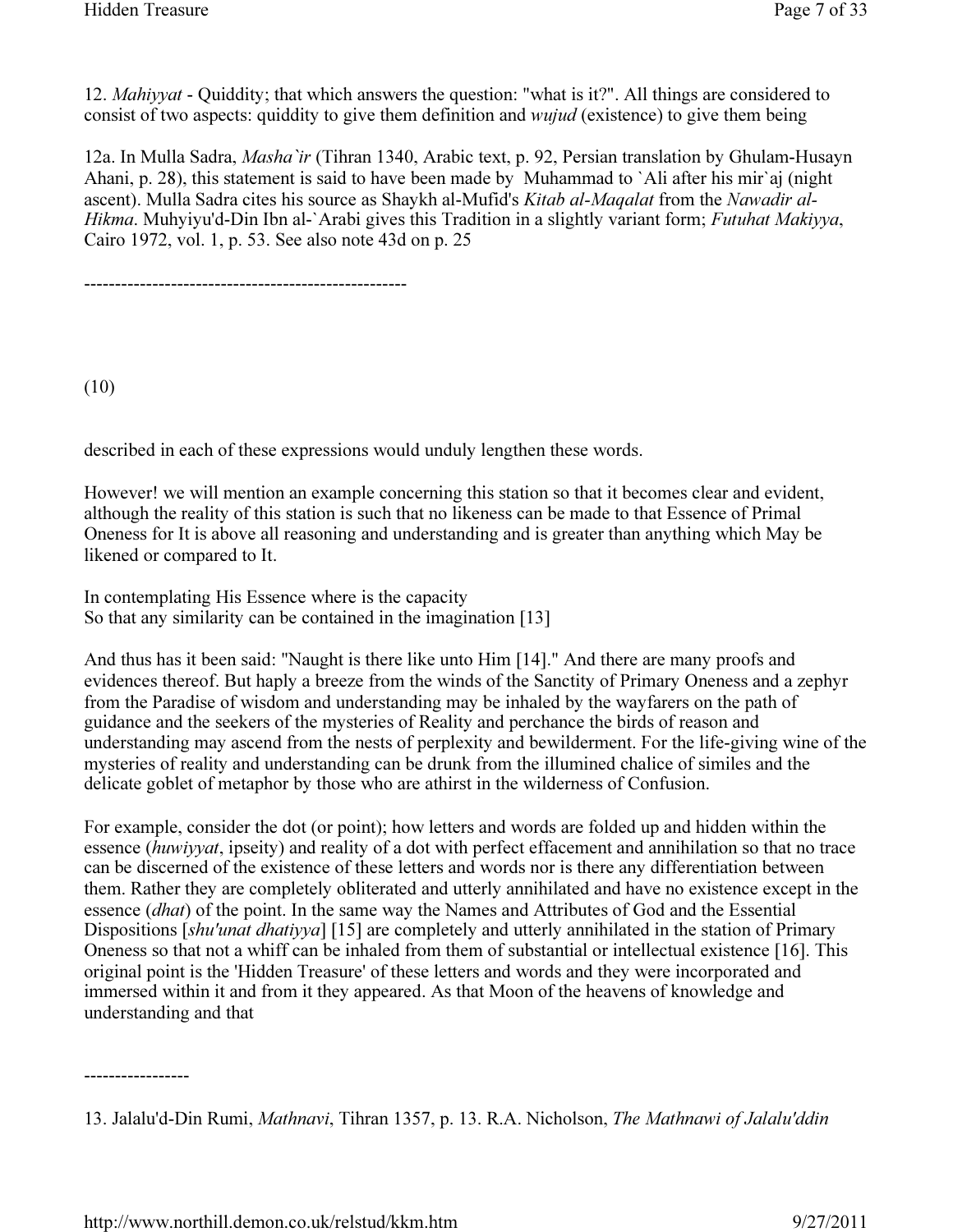Rumi, Cambridge, 1925, Text: vol. 1, p.10; Translation: vol. 2, p. 10. Nicholson translates it thus: Where is room in the imagination for His essence, that the like of Him should come into the imagination.

14. Qur'an 42:11

15. cf `Abdu'r-Razzaq al-Kashani, in his definition of ash-shu'un adh-dhatiyya, states that this represents the "traces of essences and realities within the Essence of Primary Oneness - like the tree and the branches and the leaves within the date-stone." Istilahat as-Sufiyya, Cairo, 1981, p. 154

16. See note 23

----------------------------------------------------

(11)

Point at the centre of the wheel of Divine Guidance, the all-conquering Lion of God, `Ali ibn Abi Talib, unto him be greetings and praise, has asserted: "All that is in the Torah and the Evangels and the Psalms is in the Qur'an; and all that is in the Qur'an is in the Fatiha [the first sura of the Qur'an]; and all that is in the Fatiha is in the Bismi'llah [the opening phrase of the Fatiha]; and all that is in the Bismi'llah is in the Ba [the first letter of Bismi'llah]; and all that is in the Ba is in the Point [the dot beneath the Ba]; and I am the Point."[16a]

And similarly consider the Unitary Concept [ahad]; how all the numbers appear from it and it is in no number since it is the point of origin of all numbers. And the first to be specified and to appear from it is the number 'one' [wahid] and from 'one' all other numbers come into being. So all these numbers are contained in the unitary concept in the most perfect simplicity and oneness. And so it is the 'Hidden Treasure' of all numbers and from it do they appear.

Therefore observe that although all letters and words appear from the point and all numbers from the unitary concept, neither does the primal point descend from its high station nor does the unitary concept come down from its abode of sanctity. Such is the station of the Hidden Treasure well-known and sung out by the Birds that dwell in the Rose-garden of Oneness and trilled by the Nightingales of the Flowering-fields of Detachment [tajrid].

Within the Hidden Essence, the stirrings of love and the inner yearnings [*mayl-i dhati*] necessitated Perfect Burnishing [17] and Clarification [istijla] (- and the phrase 'Perfect Burnishing' among some of the mystic knowers is the manifesting of the Absolute to Itself in the archetypal forms [a'yan] and the word `Clarification' is the gazing by the Unconditioned Beauty upon the effulgences of Its own Beauty in the mirrors of Realities and Forms). Therefore the

<sup>16</sup>a. Sayyid Kazim quotes this in a slightly variant form: "All that is in the [Surih of] al-Hamd is in the Bismillah . . ." in Sharh al-Qasida al-Lamiyya, Tabriz 1272, p. 78. An interesting variant on this Tradition is found in both Sunni and Shi`i sources. In his commentary on the Basmallah, at the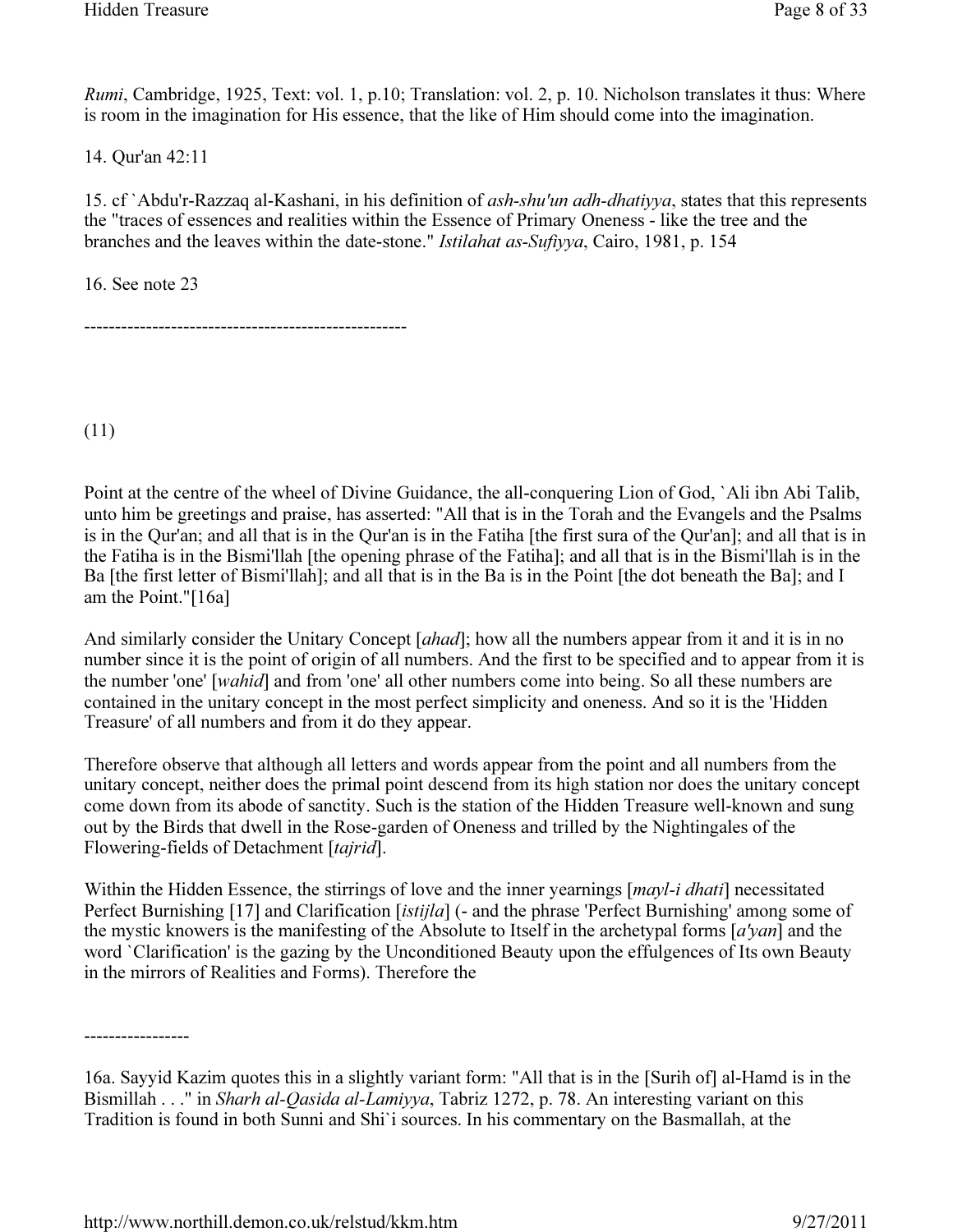beginning of his authoritative *tafsir*, the eminent Sunni scholar at-Tabari writes:

The Messenger of God (the peace and blessings of God be upon him) said that Jesus was handed by his mother Mary over to a school in order that he might be taught. [The teacher] said to him: `Write "Bism (In the name of)." And Jesus said to him: `What is "Bism?" The teacher said: `I do not know.' Jesus said: `The "Ba" is Baha'u'llah (the glory of God), the "Sin" is His Sana' (radiance), and the "Mim" is His Mamlakah (sovereignty).' At-Tabari, Jami` al-Bayan fi Tafsir al-Qur'an, 30 vols., Matba`ah al-Maymaniyyah, Cairo, 1321/1903, vol. 1, p. 40. Some of the abbreviated editions of this work (such as the Mu'assasah ar-Risalah, Beirut, 1994, edition) omit this passage as does the translation by J. Cooper (Oxford University Press, 1987). Ibn Kathir records this Tradition, Tafsir al-Our'an al-`Azim, 4 vols. Dar at-Turath al-Arabi, Cairo, 1385/1965, vol. 1, p. 17. As-Suyuti in ad-Durr al-Manthur fi't-Tafsir bi'l-Ma'thur, 6 vols. Muhammad Amin Damaj, Beirut, n.d. (Facsimile of Cairo, 1314/1896 ed.), vol. 1, p. 8, also records this Tradition and gives a list of other scholars who have cited it including Abu Na`im al-Isfahani in Hilyat al-Awliya' and Ibn `Asakir in Tarikh Dimashq.

17. Jala - polishing or burnishing - refers to one of Ibn `Arabi's favourite images: the idea that the world of creation is a mirror in which God "sees" Himself; the appearance of the human being (the comprehensive being, al-kawn al-jami') is the polishing of the mirror. See Fusus al-Hikam (ed. A.A. Afifi, Cairo, 1946), p. 48-9; (trans. R.W J. Austin, London, 1980), pp. 86-7. Austin translates jala as "the reflective characteristic" of the mirror or the "principle of reflection"; see also Izutsu, op. cit. 210- 213

----------------------------------------------------

(12)

Essential Dispositions have, through the Divine Outpouring [18], manifested themselves out of the station of Essence into the station of Divine Knowledge [hadrat-i 'ilm] [19]. This is the first manifestation of the Absolute from the Hidden Treasure in the Divine Knowledge. And from this manifestation the Eternal Archetypes [20] came into intellectual being [21]. And each one according to its inherent capacity, is distinguished from the others in the mirrors of the Divine Knowledge. [22]

And this secondary station is set up along the lines of the first stage! the stage of the Mystery of Primary Oneness. And this [second] stage is known as the Secondary Unknown, Manifested Oneness and the Eternal Archetypes. And the Eternal Archetypes are the Forms of the Divine Intellect! which have not inhaled the breezes of

<sup>18.</sup> Fayd agdas (literally: most holy emanation); this is an expression particular to Ibn `Arabi. By it he denotes the dawning of self upon the Absolute, the revelation of the Absolute to Itself in the form of the eternal archetypes. The second stage of this process, fayd muqaddas (holy emanation), is the dawning of self upon the archetypes resulting in the concrete actualisations of the Names and Attributes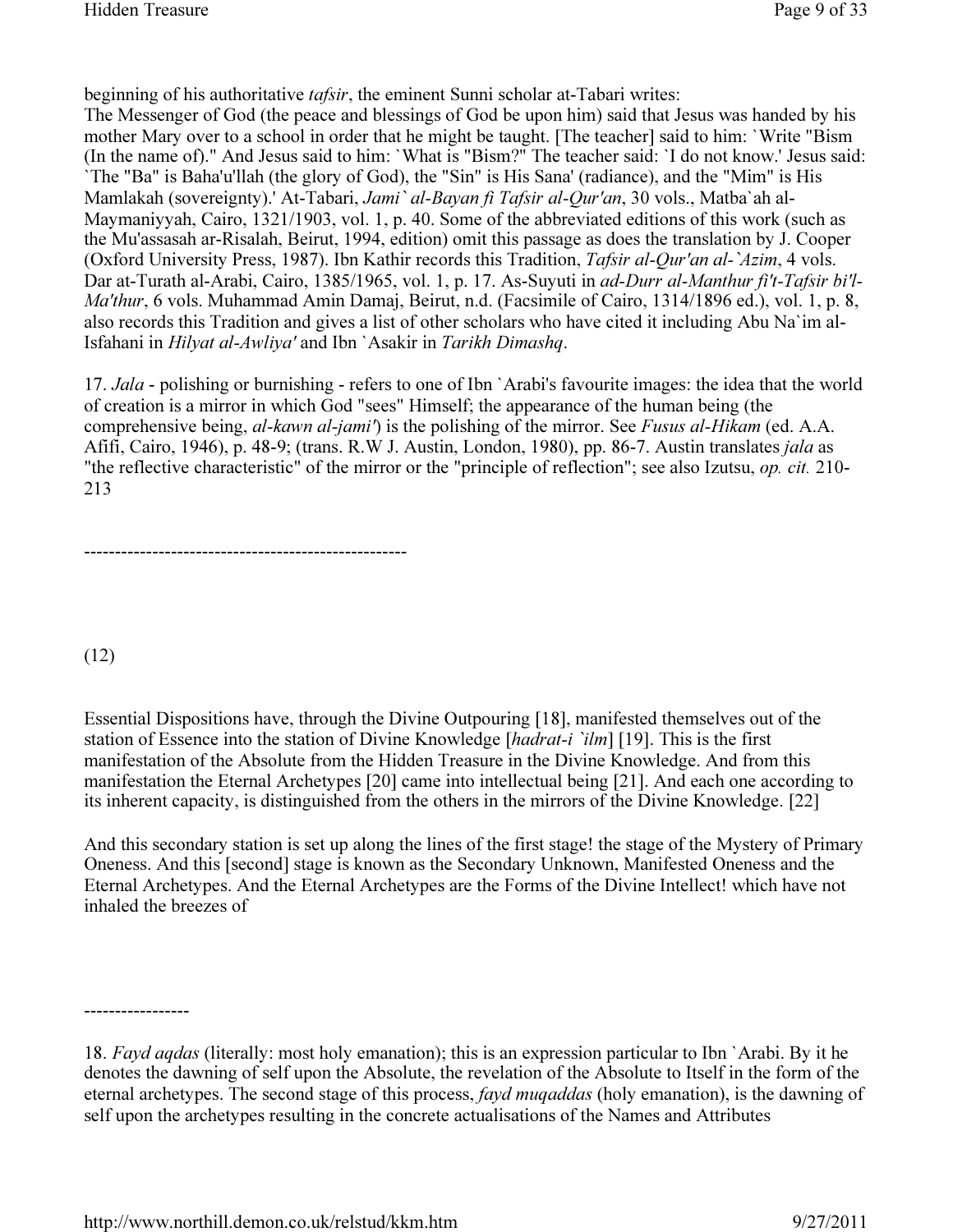19. `Abdu'l-Baha, here and in the next few paragraphs, appears to be using the word `ilm, Knowledge, in the same sense as *`aql*, the Divine Intellect, the *Nous* 

20. For Ibn `Arabi, the Eternal Archetypes (a'van thabita) are the first self-manifestation of the Absolute. They are the archetypal forms of all created things coming into the Divine Consciousness. Since their coming into being is an event within the Divine Consciousness, they are thus said to subsist within the Absolute rather than existing as concrete things - hence Ibn `Arabi's famous dictum - see note 23. See Izutsu, op. cit., pp. 150-187. The Eternal Archetypes have obvious parallels with Platonic ideal forms.

21. Wujud-i `ilmi, i.e. existence within the Divine Consciousness, the Divine Mind

22. This paragraph follows the classical stages of the self-manifestation of God. Firstly from the Hidden Essence of the Absolute (the stage of *Ahadiyyat*) to the stage of *wahdat* (the dawning of self on the self) in which the shu'unat dhatiyya (essential dispositions, internal modes of being of the Absolute) become manifest in the Knowledge of God. The third stage (*wahidiyyat*) is the stage of the dawning of self on the shu'unat and from this the a'yan thabita (eternal archetypes) become manifest in the Knowledge of God and this is the first stage of differentiation.

----------------------------------------------------

(13)

existence [23] but have come into being as intellectual existences [within the Divine Consciousness]. And they have become distinct from each other. And this secondary stage is also called the Hidden Treasure because the Archetypes and Realities which are the objects of the knowledge [ma`lumat] of the Absolute in the mirror of Divine Knowledge, are also incorporated in the Essence [of the Absolute] in the utmost state of concealment and of simplicity and oneness. For if they were in the state of plurality then one of two states must be extant:

Either they are constituent portions of the Essence or not. For them to be constituent portions then composition [synthesis] is necessary in the Essence of the Absolute. And composition entails contingency (for in order to exist there is a necessity for the constituent portions). And contingency is a condition of Possible Being. And the True One (praised be He) is independent in His

And if not constituent parts, they must be either pre-existent or created. If pre-existent, then the number of pre-existent beings must be increased and if created then this too is erroneous for knowledge is one of the pre-existent attributes, and knowledge without an object of knowledge is not possible. And so, these objects of knowledge have always existed in the mirror of the Divine Knowledge. And besides it would be necessary for the Essence [of the Absolute] to become the locus of accidental attributes and this also is erroneous.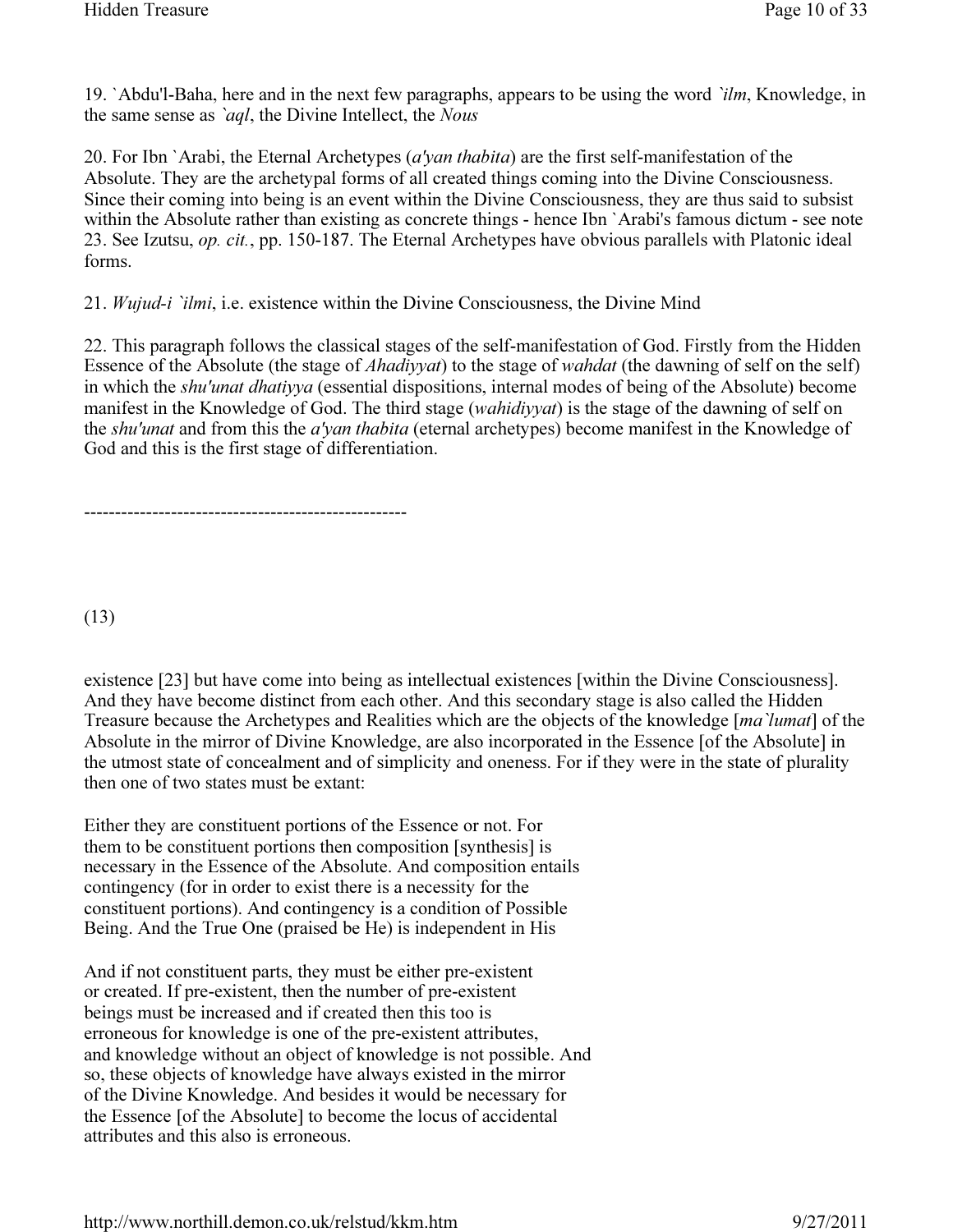But some of the mystic knowers, who have freed their gaze from the limitations of the similes and metaphors of the worlds of plurality and have burned away the luminous veils with the Divinely-kindled fire and with sharp sight and penetrating vision have seen the stations of oneness, consider all forms and quiddities and realities and potentialities to be far removed from the shore of sanctity of the Divine Knowledge which is identical to the Divine Essence. If God desires we shall deal with the stages and divisions of Creation in detail later in this treatise [24]. And so this is the stage and station of the Hidden Treasure which is mentioned. And when that Hidden Essence revealed Its Essence to Its Essence and showed forth Its Self to Its Self, the Maiden of Love, which was veiled within the canopy of the Essence of Unity, arose and came forth.

-----------------

23. This phrase, that the eternal archetypes have not smelled or inhaled the breeze of existence, is a famous dictum of Ibn `Arabi; see *Fusus al-Hikam*, (ed. Afifi) p. 76; (trans. Austin) p. 85; See also Izutsu, op. cit. pp. 151-2

24. See Section C

---------------------------------------------------------

(14)

#### B. MAHABBAT (LOVE)

Know, O thou who art inebriated with the wine of Divine Love and Affection and art intoxicated by the illumined cup of Divine Attraction and Companionship, that the station of Love and Affection soars above the world of computation and description. The birds of reason and thought fall short of understanding it and those who understand the hidden secrets and those who know the symbols of Primary Oneness have not breathed nor drunk one particle from the reality of this divine subtlety and this eternal mystery. For love and affection raised their banner within the Essence of the Absolute prior to the manifestation of the Essential Dispositions from the stage of Primal Unity to the stage of archetypal existence. (And the Hidden Essence became enraptured with Its own Beauty within Itself and this became the origin of all love and yearning and the source of all affection and ardour). This love and affection are identical to the Essence of the Absolute and are not separate from or additional to it. And the Essence of the Absolute is forever unknowable and indescribable. And no rational being, no matter how penetrating his understanding, can achieve knowledge of Its Reality and Being. And even if the birds of reason and thought were to fly in the heaven of the Knowledge of that Essence of Primal Oneness for countless ages, they would not make one inch of progress.

The intellect could penetrate the core of His Essence If the straw could reach the depths of the ocean [25]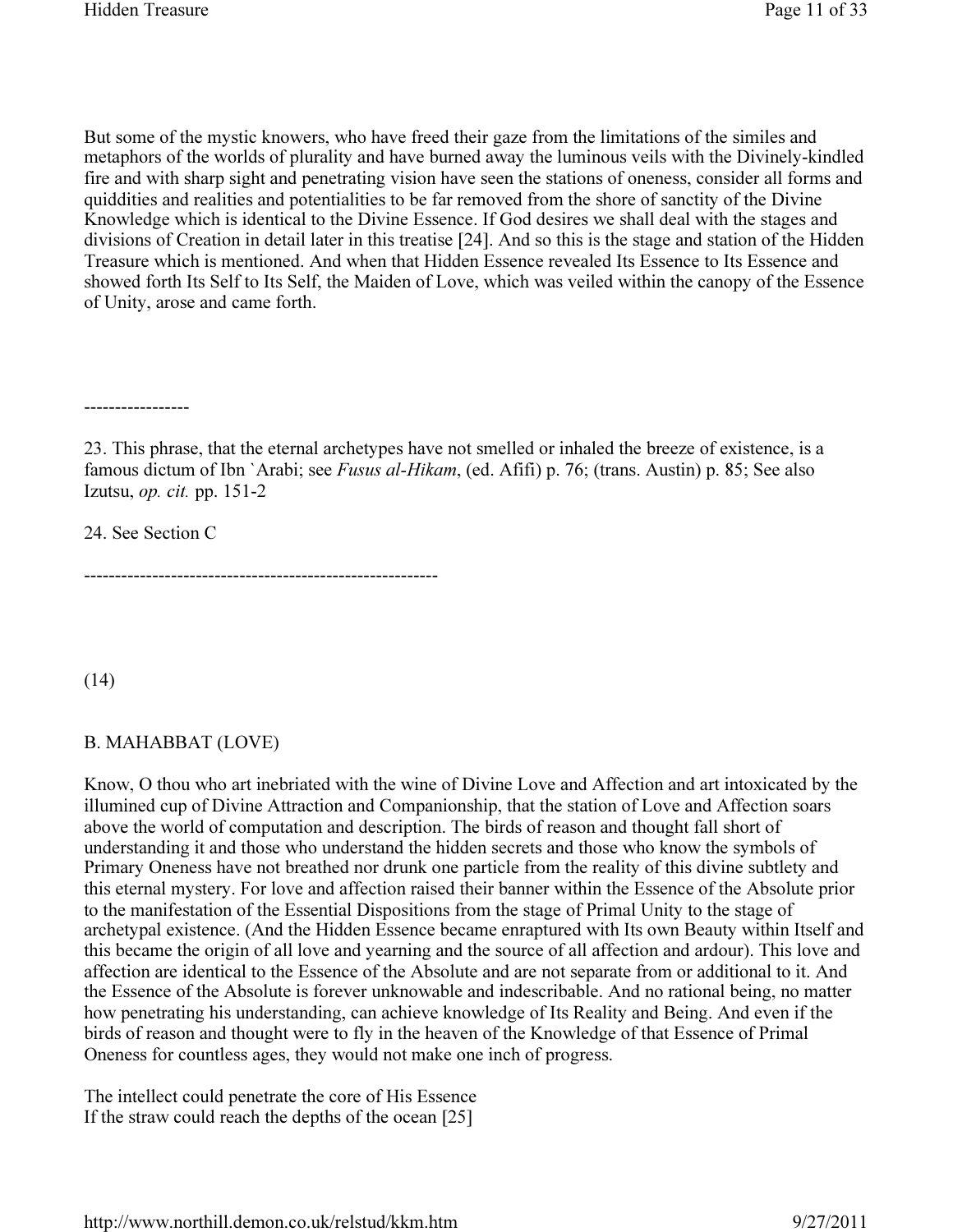And it is love and affection which, as a result of the effulgences of this Hidden Divine Love, have been kindled in the heart and soul of the lovers of the Glorious Perfection and have burned away all veils and hindrances with its radiant heat to the extent that nothing is left of the reality of these ones intoxicated with the wine of "Am I not [your Lord]? [26]" and these inebriated and perplexed ones except the remembrance of the Friend. And the banner of Power and Might: "When the Truth appears, error passes away [27]" is elevated upon the hills of these evanescent shadows.

Until a person has drunk from this revitalising divine cup, he cannot know its rapture and until a heart is illumined with this Divinely-kindled fire, he cannot imagine it: "He who has tasted not, knows not."[27a] For of course, how can the birds of reason and thought which have never flown up from the lowest abyss of the physical

-----------------

25. Sana'i

26. Qur'an 7:1-'2

27. cf. Qur'an 17:81

27a. Arab proverb, see A. Dihkhuda, Amthal al-Hikam, Tihran 1363, vol. 4, p. 1748

------------------------------------------------------

(15)

world soar in the air of the sky of the Celestial Kingdom or in the exhilarating spaces of the Heavenly Court unless, encompassed by the wonders of Divine Mercy and the effulgences of the Grace of God and with the wings of the power of oneness, they fly in the fields of holy detachment until they attain this sweet spring [Kawthar] of the Euphrates and drink of the waters of life and feed upon the fruits of the holy gardens [Paradise].

Some of those who have plunged into the seas of meaning and sailed upon the ark of divine mystical wisdom out of affection for the seekers and out of love for the wayfarers have given a drop from the oceans of meaning and a sprinkling from the clouds of divine understanding on the stages and states of Love. And they have pierced the pearls of knowledge and wisdom with the diamonds of explanation and have designated the stages of Love as being four. And this servant will, in this treatise mention five stages although in the view of this evanescent drop, from one viewpoint, the stages of Love are limitless and countless in number while, from another, they are clearly seen clothed in the garment of oneness. For the variation in the stations of love are from differences of stations and stages and in each world of the worlds and in each stage of the stages; there can be seen a magnetism of oneness. Within the grasp of its power is the mutual attraction of the reality of all things and the pulling [together] of the subtlety of Being. And this magnetism of oneness is the station of Love and Attraction (khullat).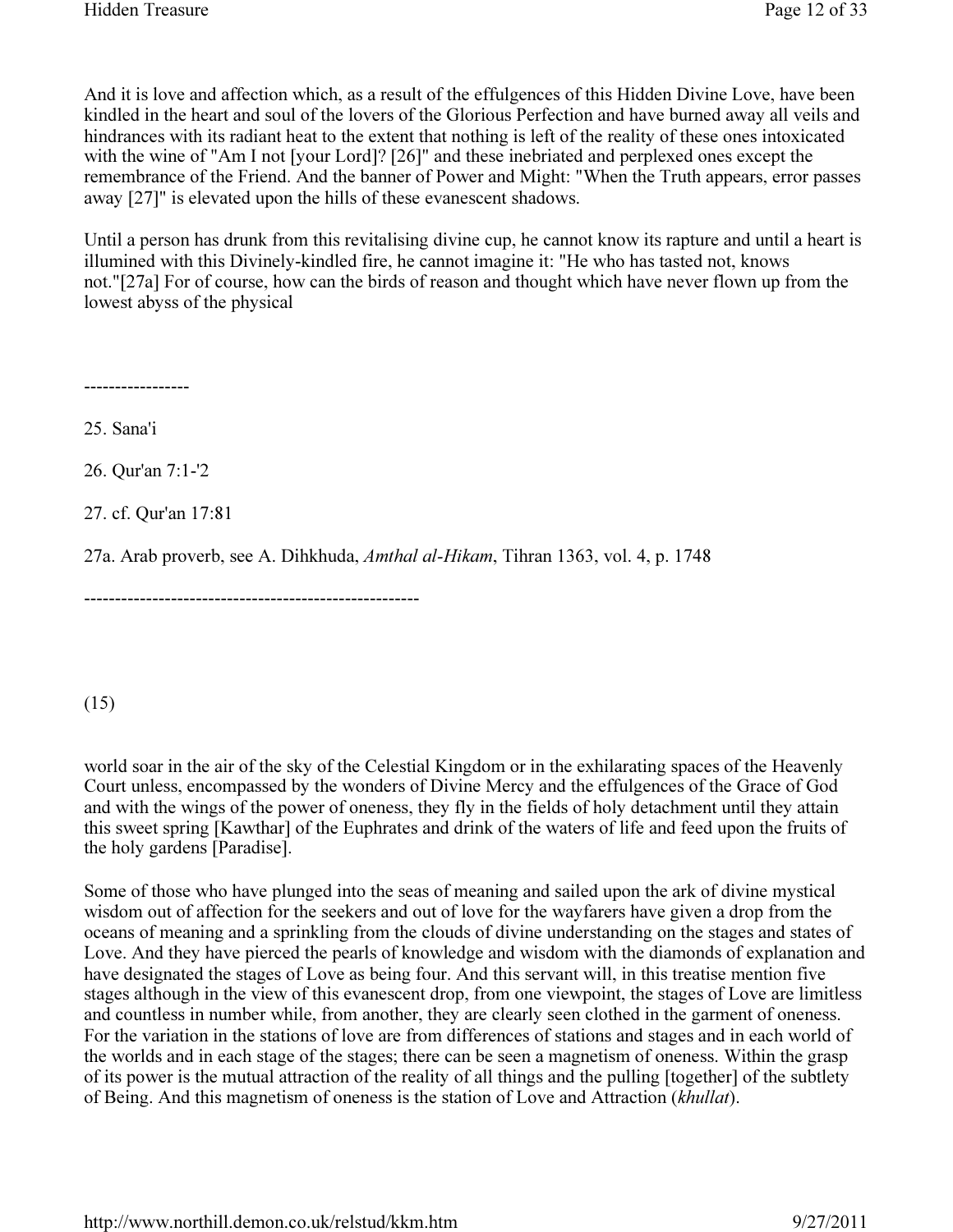If the worlds and stages had an end and could be numbered, Love would also have a fixed and limited number of stages and stations. And it is because of this also that the differences in the stations of love are from differences in stages not in essence or reality. Therefore if you look with a subtle vision, shielding your gaze from seeing numbers and plurality and looking to the greater vision of oneness, you would leave the deadly desert of limitation and attain the shore of the ocean of unity. The pen of possible being has not the power to write in this spiritual station nor does the tongue of the ephemeral world dare to speak in this divine station.

Furthermore some of those who gaze upon the secrets of oneness have sung this divine song and this heavenly sound in explaining the reality of Love: that Love is true attraction towards one's own beauty either in the state of unification  $[iam]$  or separation  $[tafsil]$  [28]. That spiritual Love and Divine Attraction is :

-----------------

28. Tafsil presumably corresponds to *tafriqa*; see `Ali al-Jurjani, Ta `rifat where under al-jam `wa'ttafriqa: at-tafriqa is defined as "Whatever relates to a person of the obligations of servitude and that which is associated with the condition of being a human being"; and *al-jam* `as "the manifestations of meanings and of loving-kindness and beneficence that lie within the power of the Absolute". See also the explanation of jam' and farq in T. Izutsu, The Concept and Reality of Existence, Tokyo, 1971, p.11

----------------------------------------------------

(16)

1. In the state of unification directed towards unification - and that is the Essence of Beauty witnessing Its own Beauty and Perfection within Its Essence! without the intermediation of a locus of manifestation or the mirror of Being. And this effulgence and manifestation of the Essence is within the Essence itself, in the same way that the realities [29] of lovers were concealed in the hiding-place of non-existence but the Essence of Primal Unity hoisted the banner of love and yearning; and the forms of the attracted ones were concealed within the Canopy of [Its] Essence [huwiyyat, ipseity] but the Loved One of Reality became lost in love with Its own Beauty and Perfection.

2 . Or from the state of unification towards separation so that that Single Essence gazes upon unnumbered manifestations of the light of Its Beauty and that Hidden Unity visualises Its own peerless Visage in the brilliant mirrors and sanctified places of manifestation.

3. Or from the state of separation towards separation - thus most human beings can see the reflections of the Absolute Beauty in the mirrors of the realities of Possible Being and can see the dawning of the light of the Divine Morn in the places of Manifestation of existent beings. This is the station of which it is said: "We shall show them our signs on the horizons [30]". This is the station of certain knowledge.

3.1 And know that this effulgence may break forth, on certain occasions, upon the lovers of the Beauty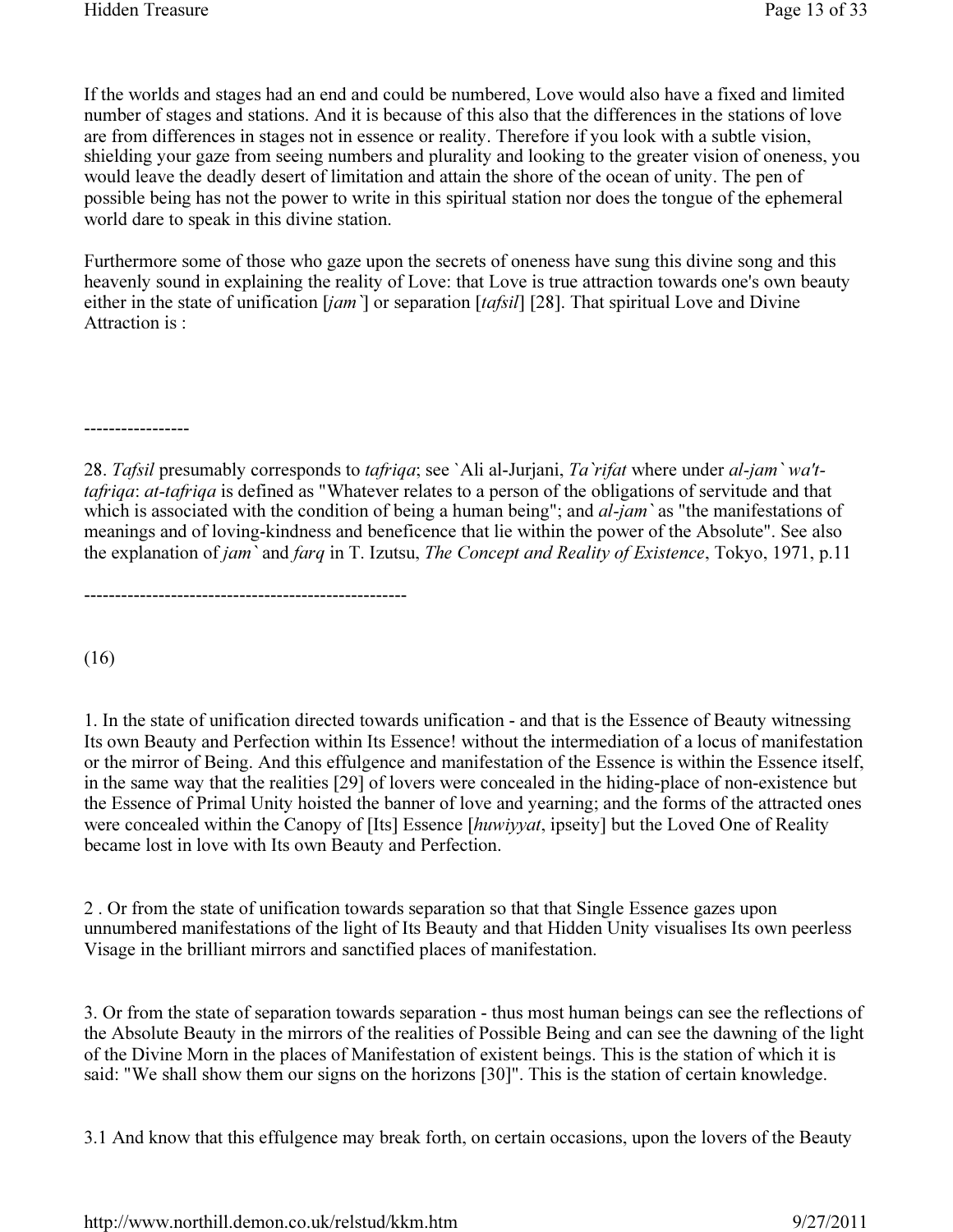of the Peerless One and upon those attracted to the Mighty Presence within the places of manifestation and mirrors. Thus His Holiness Moses [may peace be upon our Prophet and upon Him) saw the glimmerings and gleamings of the effulgences of the Hidden Unity in the "Tree that belongs to neither East nor West" [31] and heard the revitalising call of the Essence of Ipseity from that Divinely-kindled fire. And from this soul-uplifting Divine call and this effulgence from the light of the Divine dawn, the lamp of Love and the light of companionship and affection was kindled in his heart and the veils of separation [*ghayriyyat*] and plurality between the Revealer and the revealed were burnt away.

3.2. Thus does that King of the Throne of Might and that

-----------------

29. i.e. their eternal archetypes  $[a'$ *yan thabita*]

30. Qur'an 41:53

31. Qur'an 24:35

----------------------------------------------------

(17)

Monarch of the Court of Divine Guidance, His Holiness Imam Hasan (unto him be greetings and praise) say concerning this station:

I have the essence of a knowledge which were I to reveal it It would be said to me: this man worships idols [31a]

3.3. And that bountiful cloud, Ibn Farid has said:

Each beauty [malih] is loaned its beauty [husn] from His Beauty [jamal] Yea, even the beauty of every fair maiden [31b]

3.4. Some of the mystic knowers have called this station metaphorical [majazi] love but it is not that. For metaphorical love is a likeness and an image of this station, because this station is of one of essential singleness and the subtleties of Oneness. And in the terminology of the mystics and knowers has been called witnessed (shuhudi [32]) oneness.

3.5. Thus it is related that a mystic knower who had a clear vision of this world and the Heavenly Kingdom was passing by a cemetery when someone asked him: "What are you doing?" He said: "The opposite of what people are doing, for the people are searching for God and not finding Him and I am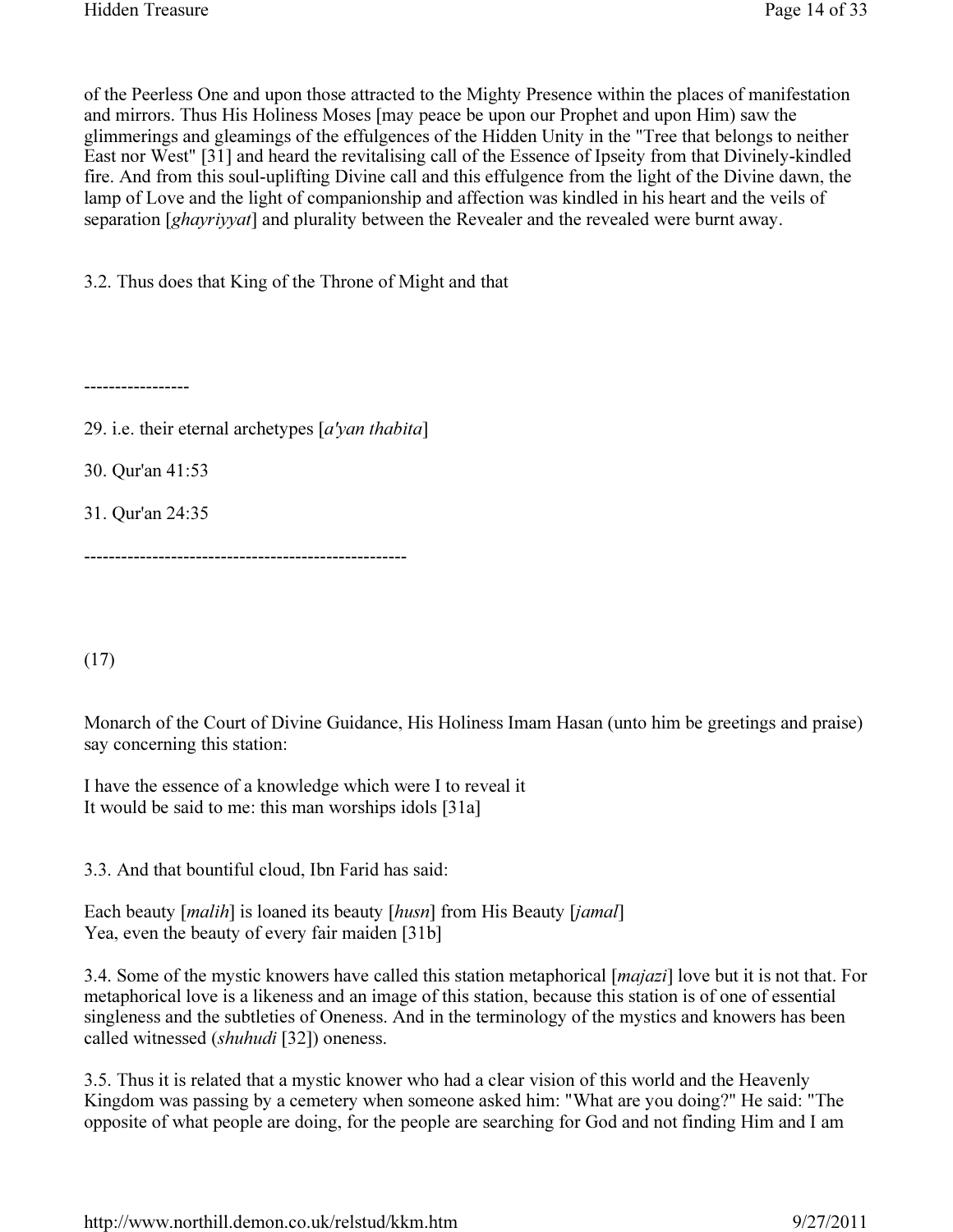searching for something other than God and finding nothing."

4. Or yearning and love is from the state of separation towards unification, and that is the perception and affection of the lovers for the Beauty of that Essence of Unity and Loved One of Reality, purified from the dust polluted by intermediaries and mediators and freed from the turbidity of the places of manifestation and mirrors. The wayfarers in this station look from the plurality of being to True Unity. Therefore they become so immersed and so annihilated in the effulgences of the Ancient Beauty and in the splendours of the sun of the Countenance of the Beauteous Beloved that they become oblivious to all created beings and move away from the realm of Contingent Being until they choose their residence in the that soul-uplifting court of the beauteous presence of the Essence of Unity. From ephemeral drops they turn into eternal oceans. They extinguish the lamp

-----------------

31a. Shaykh-i Baha'i gives this verse in a variant form and attributes it to Imam Zaynu'l-`Abidin; Kashkul, Vol. 2, p. 149.

31b. Ibn al-Farid, Diwan Ibn al-Farid, Beirut 1962, p. 70

32. al-Jurjani (op. cit.) under shuhud writes: "it is the seeing of the True One by the True One". This indicates the witnessing of the transcendent Divine by the immanent Divine manifested within the individual.

----------------------------------------------------

(18)

of limitation and kindle the torch of oneness. They keep their eyes sanctified from seeing the splendours and effulgences of the Sun of Reality upon the ground but rather they turn their gaze towards the Sun itself in the heavens. Their sight is detached from looking upon a body of water at the reflection of the earth-illumining moon but rather they gaze upon that illumined orb itself which is in the heights of heaven with limitless light. This is the station whereof it is said: "I turned my face towards He who cleft the heavens and the earth as a true believer for I am not of the idolaters [33]." This is the fourth stage of Love.

5. As for the fifth stage, it is that spiritual attraction and that ecstatic love of the lovers of the Beauteous One for the beauty within their own self. This is to be counted as a station and a stage of Affection from the state of unification towards unification because this station is created from Divine [*lahuti*] elements and has come into being from Heavenly [rabbani]

5.1. The Angelic [*malakuti*] Realities and the Empyrean [*jabaruti*] Quiddities have no portion from this breeze of the Paradise of Unity and this fragrance of the rose-garden of Ipseity nor have earth-bound souls and limited spirits any share from this holy table. And in this station, the effulgences of pure selfsubsistence and absolute freedom shine forth from the Monarch of Primal Oneness within the realities of the kings of the land of oneness. True independence and sovereignty: "A day in which God from His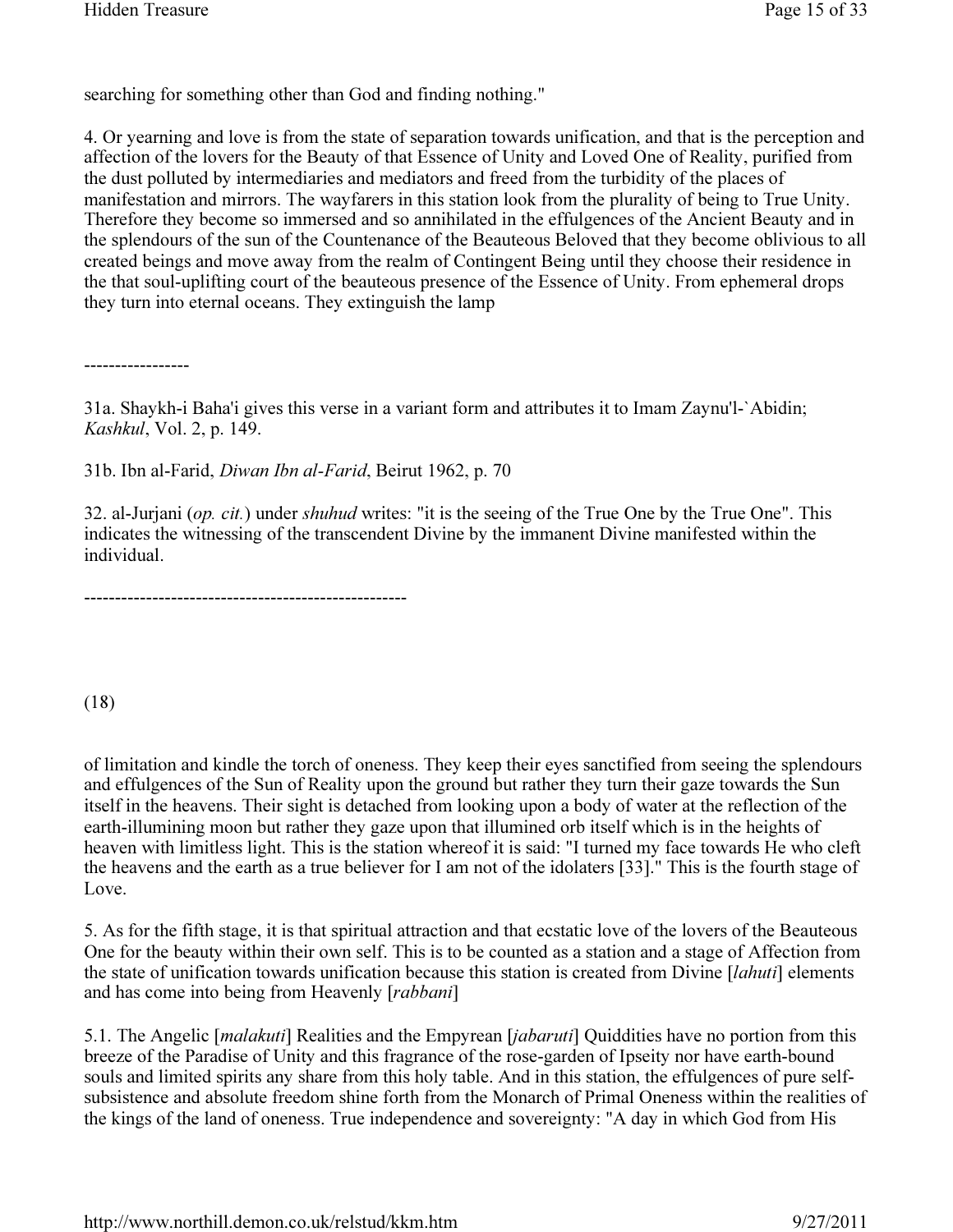generous wealth makes all independent [34]," occurs in this most mighty and most high stage. And a wayfarer in this stage leaves the wilderness of annihilation and perplexed wandering and comes upon the shore of the boundless ocean and limitless sea: "And in yourselves do you not see? [35]" And he enters the rose-garden of the reality and the garden of the guidance of: "Read your own book, your self is sufficient to give an account against you today [36]." And he sees the glimmering of the effulgences of the Beauteous One shining from the dawn of his own beauty; and he finds the breezes of the Paradise of Reality blowing from the fields of oneness and the gardens of detachment which are green and verdant

----------------- 33. Qur'an 6:79 34. Qur'an 4:130 35. Qur'an 51:21 36. Qur'an 17:14 ----------------------------------------------------

(19)

within his blessed heart. He has penetrated from pure and evident loss to eternal sovereignty and from complete poverty and destitution to true wealth and eternal possessions. He sees all the [Divine] Names appearing from the dawning-place of his name and he finds all the [Divine] Attributes dawning from the horizon of his essence [dhat]. He sees his own beauty annihilated in the Beauty of the True One and finds the Beauty of the True One enduring in the beauty of his self. As that sun of the Heaven of Oneness and that moon of the Firmament of Singleness, His Holiness the Seal of the Prophets (may God praise him and give him peace), while in the course of his Night-Ascent [Mi`raj] of Unity heard from the flute the soul-uplifting call of the Beloved of Reality and the Hidden Essence singing: "Stop! O Muhammad! For you are the lover and you the beloved!" And in the garden of the Earth and of the Angelic Realm and the Heavenly [lahuti] Court he sang this Divine melody: "I have with God states in which He is I and I am He except that He is He and I am I." [36a]

5.2 And in this station the star of limited existence and being is hidden in the setting point of nothingness and annihilation. And the sun of absolute existence raises its head from the dawn of Primal Oneness without a veil and rises. And the unity of the wine-pourer and the wine and the wine-drinker are made manifest. How well has it been said:

The Spirit of the Heart which is intoxicated by the Holy Goblet It itself is the wine and it the cup and it the pourer [37]

5.3. Indeed! this most mighty, this most great station is, in the first stage, particular to the Suns of Reality which shine forth from the Divine Day-break - though their dawning is a sunrise that has no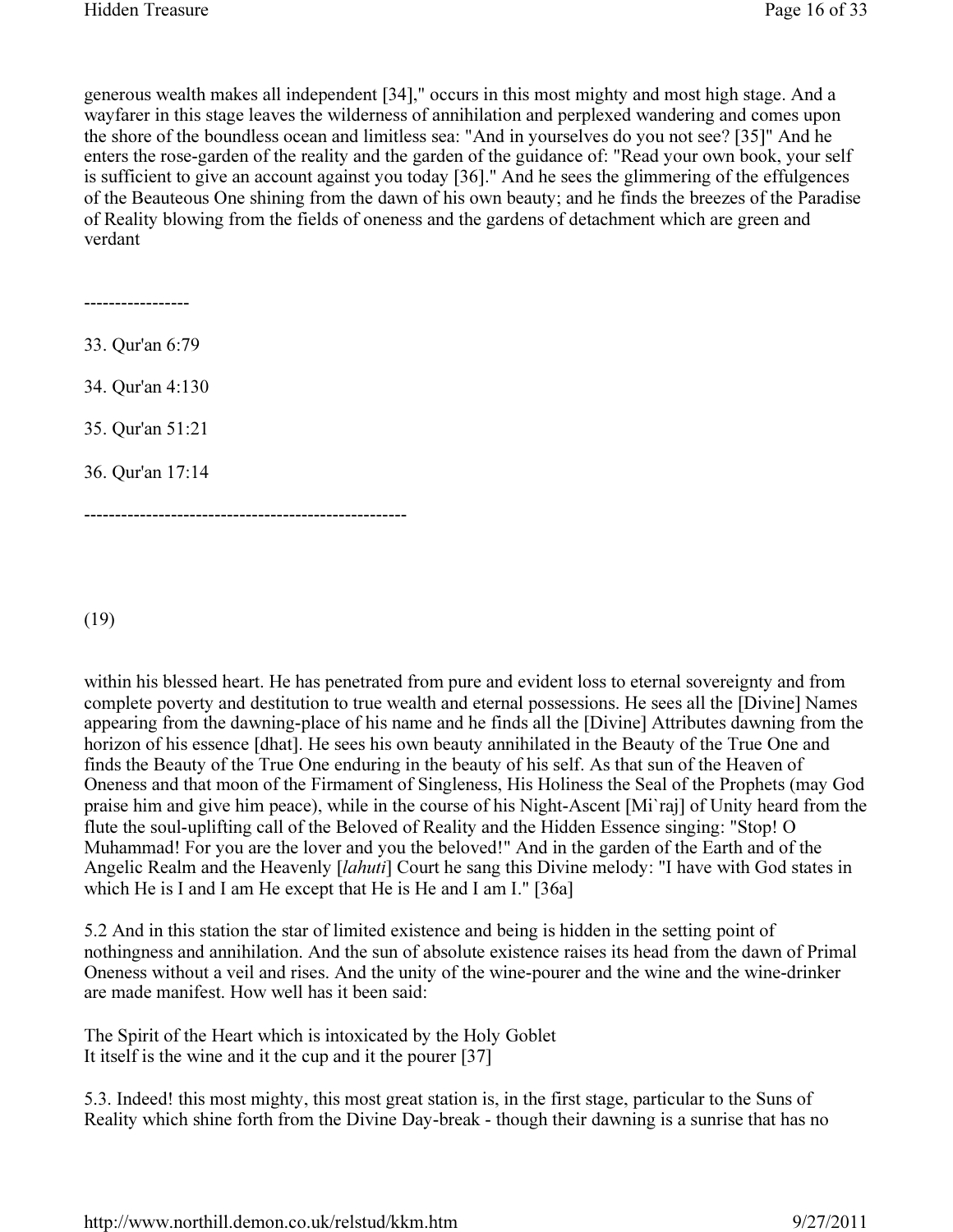setting - and their setting is in the Divine West - and their dusk is not a setting or a descent for the light of their beauty shines forth ceaselessly from the Divine Morn upon the Temples of Oneness and the mid-afternoon sun of their Countenance continues to shine, bestowing spirit upon the realities of detachment. But the effulgences of this station shine forth from these Suns onto the mirrors of the realities of the way-farers and seekers. Thus if the mirrors of the heart be freed from the dust of the worlds of

-----------------

36a. Ishraq- Khavari, Qamus-i Iqan, Tihran I28, voI. 4, pp. 1802-3. On this and the previous Tradition: "Stop! O Muhammad!...", see also "Tablet" of Baha'u'llah in Majmu`a Alwah Mubaraka Hadrat-i-Baha'u'llah, Cairo 1920, reprinted Wilmette 1978, p. 340-41; translated in Gleanings from the Writings of Baha'u'1lah (trans . Shoghi Effendi), London 1949, p. 66; Wilmette 1963, p. 66-7; Persian text: Muntakhabat az Athar-i Hadrat-i Baha'u'llah, Langenheim 141, p. 51.

37. Rumi?

----------------------------------------------------

(20)

plurality and limitations then the effulgences of this station will be imprinted upon it. And if the window of the soul and the lamp of the heart become purified and refined through the power of holy souls, the light of Divine Bounty will be kindled within it.

And so, O seeker of the path of guidance, make thy sight accurate and thy vision refined so that you may come to understand, in these five among the stations of Love which have been mentioned, the stations of Love which are incorporated and included among all the worlds, in the state of unification and separation, unification of unification, and separation of separation. And similarly, some of those who dwell among the sanctified signs consider that the Love of the True One for the creatures is the appearance of the effulgences of the Divinity [*uluhiyyat*] and the continuance of the attributes of the Heavenly Realm [*lahutiyyat*] in the temples and places of manifestation of the physical world [*nasutiyyat*]. The Love of the servant for the Absolute is the annihilation of the existence and the passing away of the attributes of the physical world in Heavenly Perpetuation [baqa-yi lahutiyya] and Divine Manifestations. As it has been said: "The love of God for the servant is the perpetuation of the Heavenly Realm in the passing away [*fana*] of the physical world. And the love of the servant for God is the passing away of the physical world in Heavenly Perpetuation." And they have abbreviated matters to these two stages. The attribution of Love to the Lord of Might they recognise as reality but its relation to the servant they recognise as metaphorical. For the Love of the Absolute is fundamental and precedes the love of the servants - as it is said in the blessed verse: "And God will bring about a people whom He loves and they love Him [38]."

Furthermore even if this evanescent bird should sing the most wondrous songs in the rose-garden of Attraction upon the branches of yearning until the end of time, he will not reach the end of these stages and stations. Therefore the matter will be cut short at this point.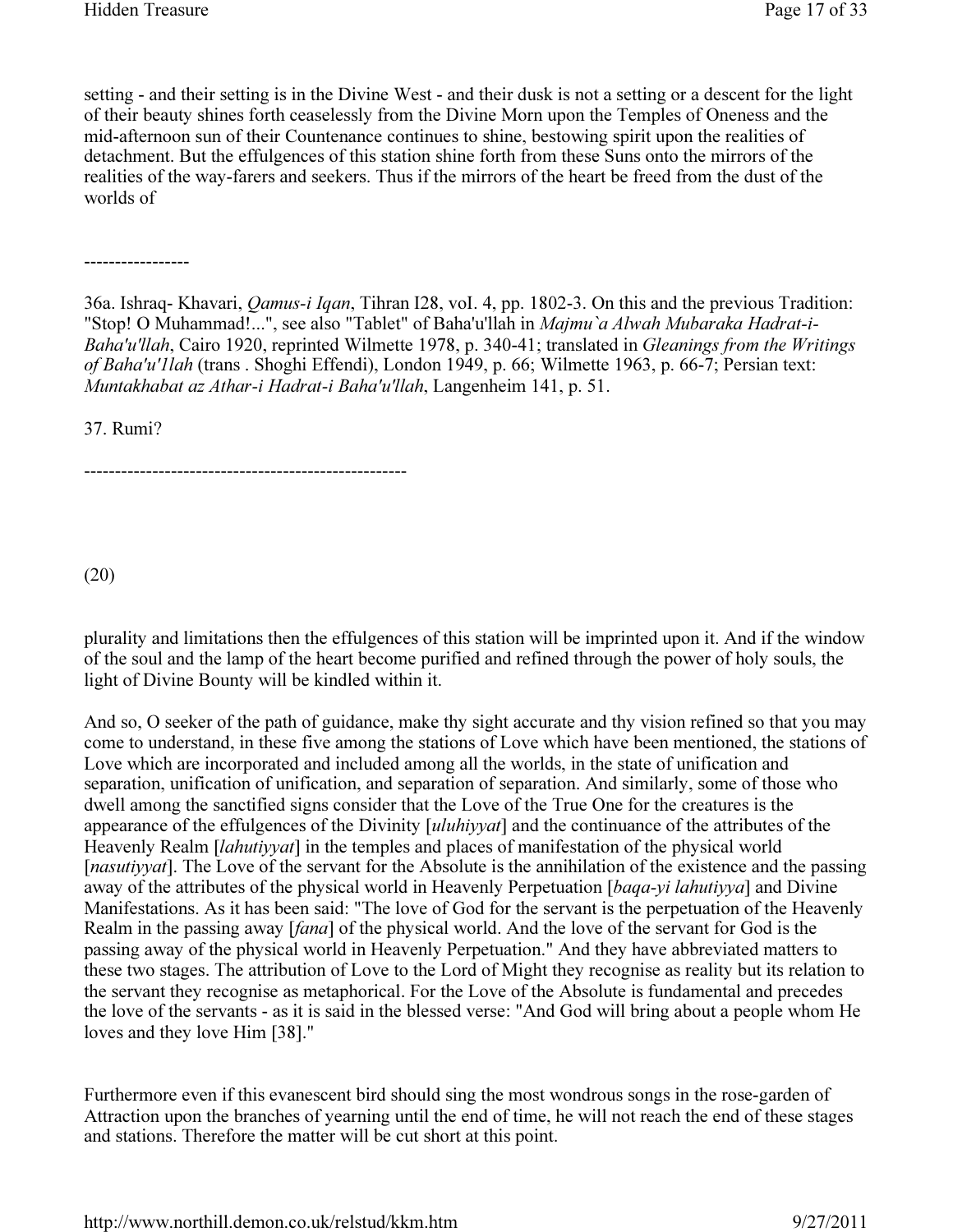## C. KHILQAT (CREATION)

And as for the station of creation, know thou that created things are of several kinds: some are the creation of the womb and are created in the womb; some are spontaneous creation without an apparent cause like the creatures that are found in fruits; and some come into being in an egg. These are the corporeal divisions of

-----------------

38. Qur'an 5:54

----------------------------------------------------

(21)

created beings.

But the inner spiritual creation and the hidden divine emanation is a different creation and another emanation. That creation is of sanctified spirits in the bodies of the believers in the Divine Unity and in the innermost being of the mystic knowers. It is the creation of forms and realities in the kingdoms of heaven and earth. However some of the mystic knowers do not recognise these forms, potentialities [39], realities and quiddities as being created and fashioned for several reasons:

1. Firstly, they say that created and fashioned things are originated and originated things are those that do not exist at one point in time and then come into being. But these realities and forms have always been in existence in the mirror of the Knowledge of the Lord of Might. For knowledge without an object of knowledge (the thing known) is not possible. And yet Knowledge is one of the essential attributes [of the Absolute] which is identical to the Essence [of the Absolute] and is pre-existent. Therefore if we were to say that these realities and potentialities have a beginning then we would - God forbid! - be asserting ignorance within the Essence of Necessary Being [the Absolute]. For the existence of knowledge is dependent on the existence of objects of knowledge, and if these latter are originated, it would necessarily follow that knowledge did not exist in the Essence of the Absolute before the creation of objects of knowledge and this is sheer blasphemy.

2. Secondly that by means of rational and traditional proofs it is established and proven that [the concept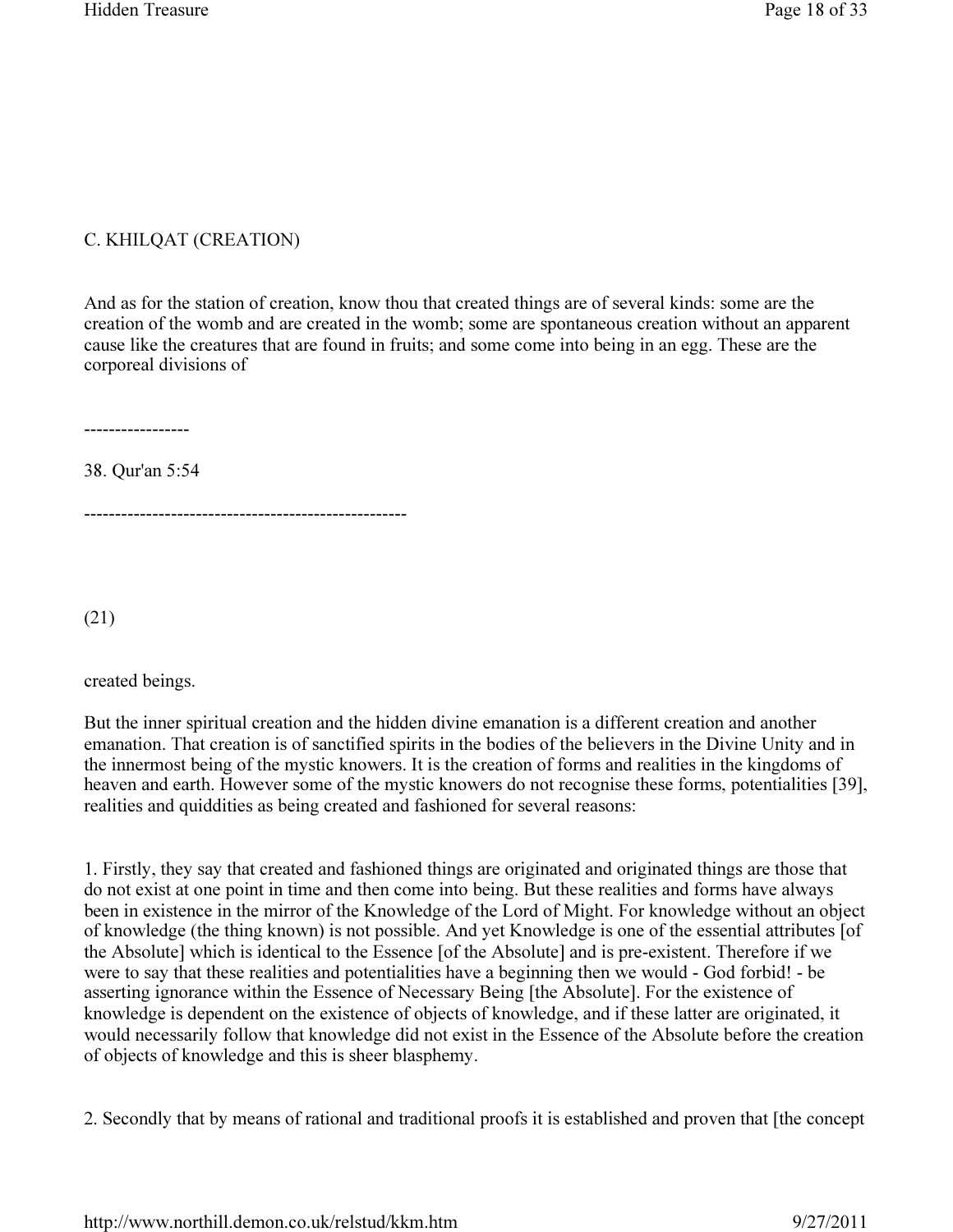of] Predestination is erroneous and would require that the Absolute cause oppression and compulsion in Its Creation whereas the complete justice of God is firmly established. Therefore if we say that the True One (may He be praised) has created one being [kaynunat] for happiness and another for adversity, then duress and compulsion would be necessary in creation and this despite the fact that, in relation to that King of Existence, the fashioning and creation of all contingent beings are alike. Thus has He said: "You will not see in the creation of the All-Merciful any

-----------------

39. Qabiliyyat (literally: receptivities) refers to the eternal archetypes (a'yan thabita) which, as mentioned in note 20, only subsist in the Divine Consciousness but have the potential to receive existence and become concrete existing things, thus they are existents in *potentia*. It is a term usually associated with the thought of Ibn `Arabi although he, in fact, rarely used it. It is used in particular by `Abdu'r-Razzaq al-Kashani, one of Ibn `Arabi's main commentators. Ibn `Arabi himself tends to use the word *isti'dad* (preparedness) to describe the same concept. *Qabiliyyat* is here translated as potentialities throughout.

----------------------------------------------------

(22)

difference. [40]" And similarly: "He has not created you nor raised you up save as one soul. [41]" And since it is clear that the Lord of Might has not created Existence and Contingent Beings through the use of compulsion and duress, therefore He must have created them with whatever is consistent with their potentialities so that there would be no diminution in the complete Justice of God nor in the stage of granting every person his just due. Therefore it is not permissible [to say] that the potentialities exist and the quiddities did not exist and were then brought into being and sought their essential exigencies from either happiness or adversity. For if these quiddities and potentialities are not [existing] things but are pure non-existence, how then can they become recipients of existence when non-existence is not capable of coming into being? For it is not possible for something to be endowed with its opposite.

Therefore by this rational proof, these realities that are sometimes called quiddities, potentialities and archetypes have always had an intellectual existence and are incorporated within the mirror of the Essence of the Absolute in a state of absolute simplicity and unity and not in a state of plurality. For the existence of plurality in the Essence of Necessary Being would be a defect for the reasons that have previously been given.

But some of those who are informed of the hidden signs and ascend to the heights of oneness hold to the opinion that realities and potentialities are created and formed and that archetypes and quiddities are originated and are the effect of prior causes which have not inhaled the fragrances of the sanctified breezes of pre-existence nor smelled the zephyrs of the Gardens of Ancient Might. And in the Paradise of Oneness upon the branches of detachment and the twigs of unity, they have sung this Heavenly [Lahuti] song and this Angelic [Malakuti] refrain in discerning the difficulties and removing the obstacles mentioned above concerning the connection of knowledge and the objects of knowledge. They have clung to firm proofs and convincing evidences to demonstrate that Divine Knowledge does not call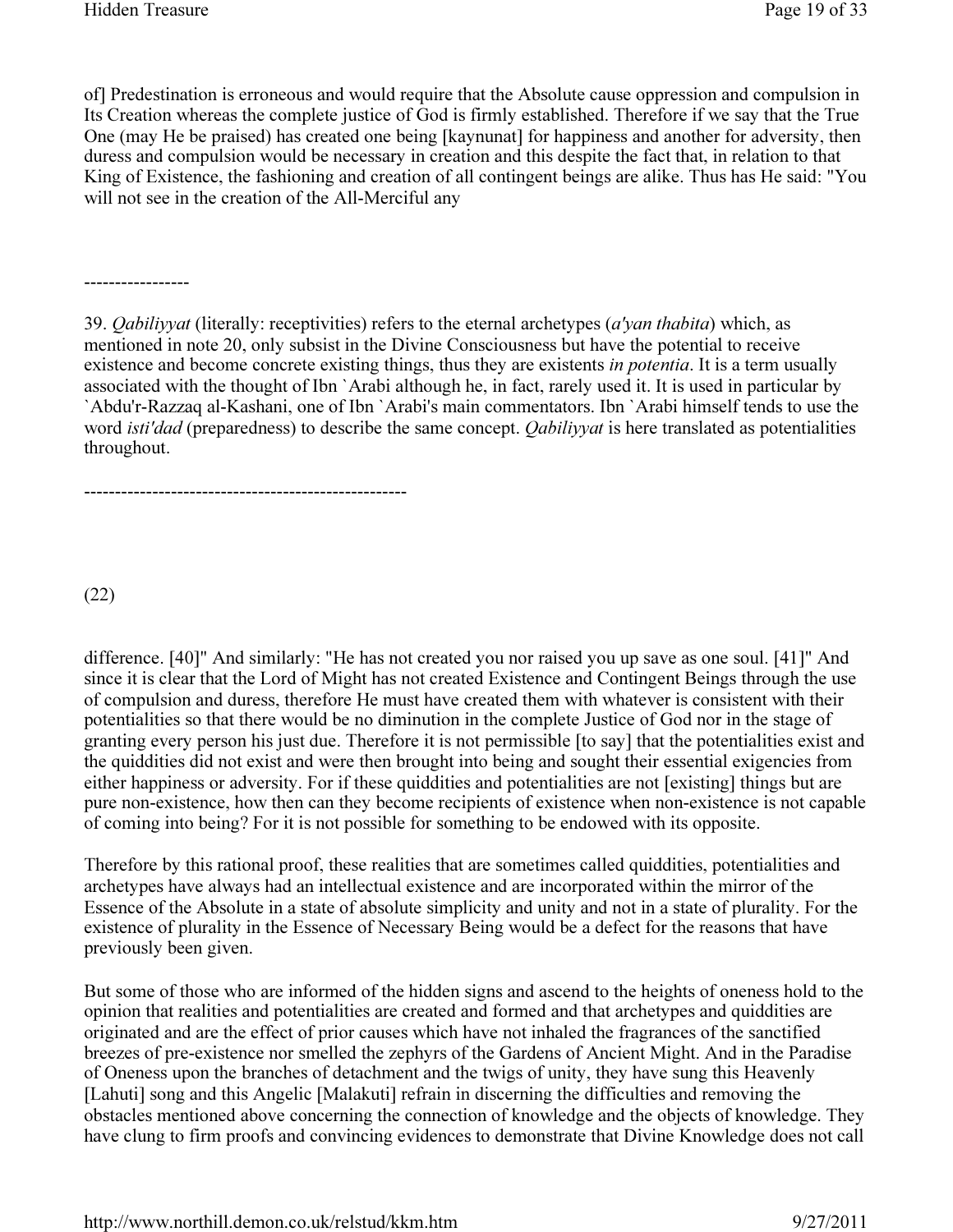for nor depend upon objects of knowledge.

1. The first evidence is this that they assert that the essential and enduring names and attributes such as the All-Knowing, the All-Seeing, the All-Hearing, and the other essential attributes are, in the World of Primary Unity, identical to the Essence of the Absolute without a trace of difference or distinction between these attributes and the Essence. This is to such a degree that in the station of Essence, there is no Knowledge without Essence and no Essence without Knowledge. Thus in this station! Knowledge is identical to Essence; Essence is identical to Hearing; Hearing to Seeing; Seeing to Life; and Life is

-----------------

40. Qur'an 67:3

41. Qur'an 31:28

----------------------------------------------------

(23)

identical to Essence. There are many references to this exalted matter in the books of the Most Great Shaykh [Ibn al-`Arabi] such as the *Futuhat* [al-Makiyya] and the *Fusus* [al-Hikam].

1.1 These numerous and diverse references to that Essence of Unity such as All-Hearing, All-Seeing, All-Knowing, are expressions of perfection and designations of one and the same thing. Otherwise in that great and most mighty station no attributes exist apart from the Essence. Thus does that King of the Court of Divine Guidance and that Phoenix of the Dawning-Place of Knowledge and Wisdom, `Ali ibn Abi Talib) may God exalt him, say: "Perfect belief in Divine Unity is the denial of all His Attributes". [41a] For if between the Attributes and that Essence of Oneness there were any difference it would be either that they were part of the Essence or they were outside the Essence. If they were constituent parts then composition would be required and that would, according to proofs derived from reason and from the Traditions, be erroneous [42]. And if they were not constituent parts that would require a multiplicity of pre-existent beings and that is also erroneous from both reason and the Traditions. Therefore it is clearly shown that all enduring Attributes are identical to the Essence of Oneness without any distinction or separation and that no-one has understood Its innermost Being nor comprehended that Essence of Essences. Eternally, It has been, in the Heights of Sanctity and the Heavens of Glorification, above the understanding of existent beings and sanctified from being comprehended by the minds of creatures. Thus the Sun of the Heaven of Singleness and the Candle of the Night of Oneness, the Quintessence of the Messengers, the Seal of the Prophets [43] (unto Him be salutations and peace) concerning the station of understanding that Essence of Oneness has sung in the expanses of heaven and earth the song of: "We have not known Thee as thou shouldst be known" [43a] and on the branches of the Tree of Existence has chanted the refrain: "O Lord! Increase my wonder at Thee".[43b]

1.2 For knowledge of a thing requires one to encompass that thing and until a person encompasses a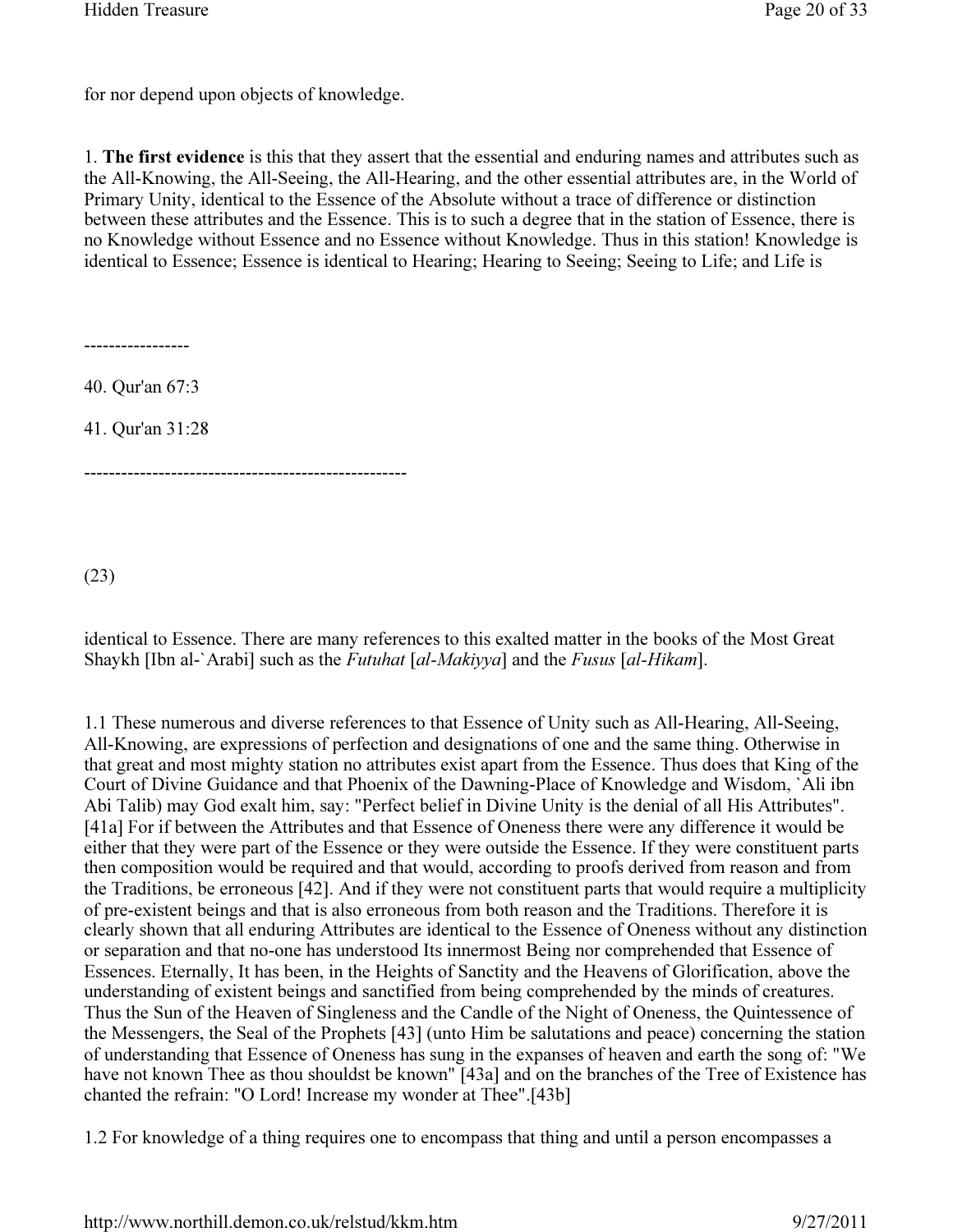thing, he cannot understand its reality. Thus has he said: "They have not been able to encompass anything of His Knowledge" and similarly: "Indeed they lied about what they did not encompass of His Knowledge". And it

-----------------

41a. See supra, p . 9, note 8a

42. This point has already been elaborated on page 13

43. i.e. Muhammad

43a. Fadil Mazandarani in Amr wa Khalq, Tihran 122, vol. 1, p. 35 states that Shaykh-i Baha'i cites this in his Arba'in as being from Sayyid al-Bishr.

43b. `Ali ibn `Uthman al-Hujwiri, Kashf al-Mahjub, Tihran 1979, p. 353. Also Hakim Sana'i Ghaznawi, Mathnawi-ha-yi Sana'i, Tihran 1360, p. 247

----------------------------------------------------

(24)

is abundantly clear and evident that no being is capable of encompassing that Essence of Unity.

1.3 Since it has been established that knowing the Essence of the Absolute is impossible then knowing the Knowledge which is identical to the Essence of the Absolute is also impossible since [we have already shown that] no difference whatsoever exists between the Essence and the Attributes. And so in this respect no-one can penetrate that Knowledge which is identical to the Essence in order to be able to determine the relationship between the Knowledge of the Absolute and things, whether it calls for objects of knowledge or not; whether it is dependent on the realities and potentialities of things or not. Certainly knowledge without an object of knowledge is not possible in the contingent world, but no-one knows [how the matter stands within] the Essence [of the Absolute]. And concerning the impossibility of knowing the stations and attributes that are identical to the Essence of the Absolute, that Nightingale of the Garden of Glorification and that song-bird of the Rose-Garden of Detachment, the all-conquering lion of God, `Ali ibn Abi Talib (may God honour him) has, with the most perfect and eloquent exposition, disclosed and explained the reality of this lofty matter in a few refined words as follows: "Whoever asks concerning the [Divine] Unity is ignorant and whoever answers is an idolater; whoever has acknowledged this Unity is a heretic and whoever has not acknowledged it is an unbeliever." This means that if anyone asks about the [Divine] Unity which is identical to the Essence of the Absolute and the Unknown Ipseity, this is evidence of the ignorance of the asker. For to ask about something the understanding of which is impossible and unachievable is evidence of ignorance. While whoever answers this question has created a partner and produced a comparison for that Unique One. For whatever thought or imagination is in his mind is a mere figment of his thinking and imagination and that Mystery of Mysteries cannot be known by anyone or understood by any learned person. Therefore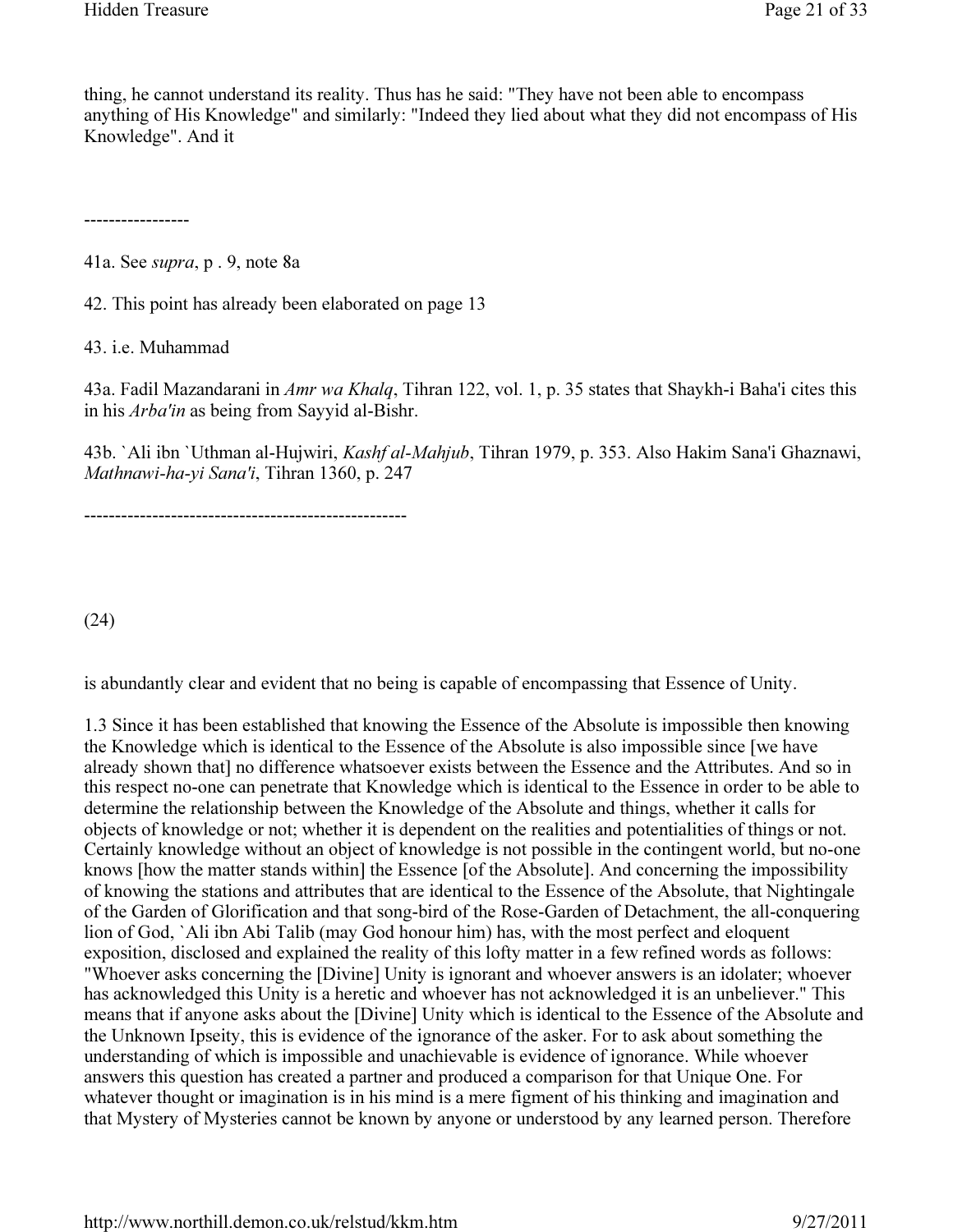whatever it is that he has understood or imagined, he has made it a partner to the Absolute [and is therefore an idolater]. And whoever claims to have acknowledged that Unity which is identical to the Essence of the Absolute is a heretic for whatever it is that he has acknowledged, it is not the Essence of the Absolute and so in acknowledging it, he has committed heresy. And whoever does not acknowledge the Unity of that Unique Essence after looking at Its traces and works is an unbeliever for if you look at the atoms of the heavens and the earth, you will see all of it as

----------------------------------------------------

(25)

signs proving the Unity of that King of Oneness.

2. And as for the Second Proof of the fact that the Knowledge of the True One (exalted and praised be He) is not dependent upon objects of knowledge, it is that, according to proofs that have previously been stated, it has been established and proved that Knowledge is identical to the Essence of the Absolute without trace of distinction or difference. This means that the Essence is in Its entirety All-Knowing; the Essence is in Its entirety All-Hearing and so on for all the Essential Attributes.

2.1 Some learned persons have said that it is neither the same as the Essence nor other than the Essence for if we say it is identical to the Essence without distinction, this necessitates the negation of knowledge and this is imperfection. But the intention is not that for the worlds of God are infinite and, in each world, the Names and Attributes have a specific effect [hukm]. In the World of Primal Oneness [ahadiyyat], they are identical to the Essence. In the World of Manifested Oneness [wahidiyyat], they are distinguished. These stations of Primal Oneness and pillars of Manifested Oneness and Divinity have always remained and will continue to endure. Thus someone once, in the presence of one of the saints of God, mentioned the Tradition: "There was God and there was naught else besides Him."[43c] When that knower of hidden secrets heard this he said: "He is now the same as He has always been." [43d]

2.2 And so if the Knowledge of the True One (may He be praised) required and called for objects of knowledge and necessitated the potentialities of things, Its Essence would also require that and this is erroneous because exigency and requirements necessarily involve need and need is an attribute of Possible Being and not of Necessary Being and the True One (praised be He) is self-sufficient in Its Essence.

3. And as for the Third Proof, it is that they have said that the knowledge of Possible Being is necessarily dependent on objects of knowledge and is impossible without them. And if the Knowledge of Necessary Being were also dependent on objects of knowledge, it would be the knowledge of Possible Being. It is clear and evident that what is Possible Being cannot be part of the Absolute for no similarity, likeness, comparison or resemblance can there be between Creator and creature, between Necessary Being and Possible Being, and between the Absolute and the creation. For the attributes of the Absolute have always been Absolute Power, Might and Self-Sufficiency while the station of creatures and of Possible Being is that of lowliness, neediness and poverty. And whatever essential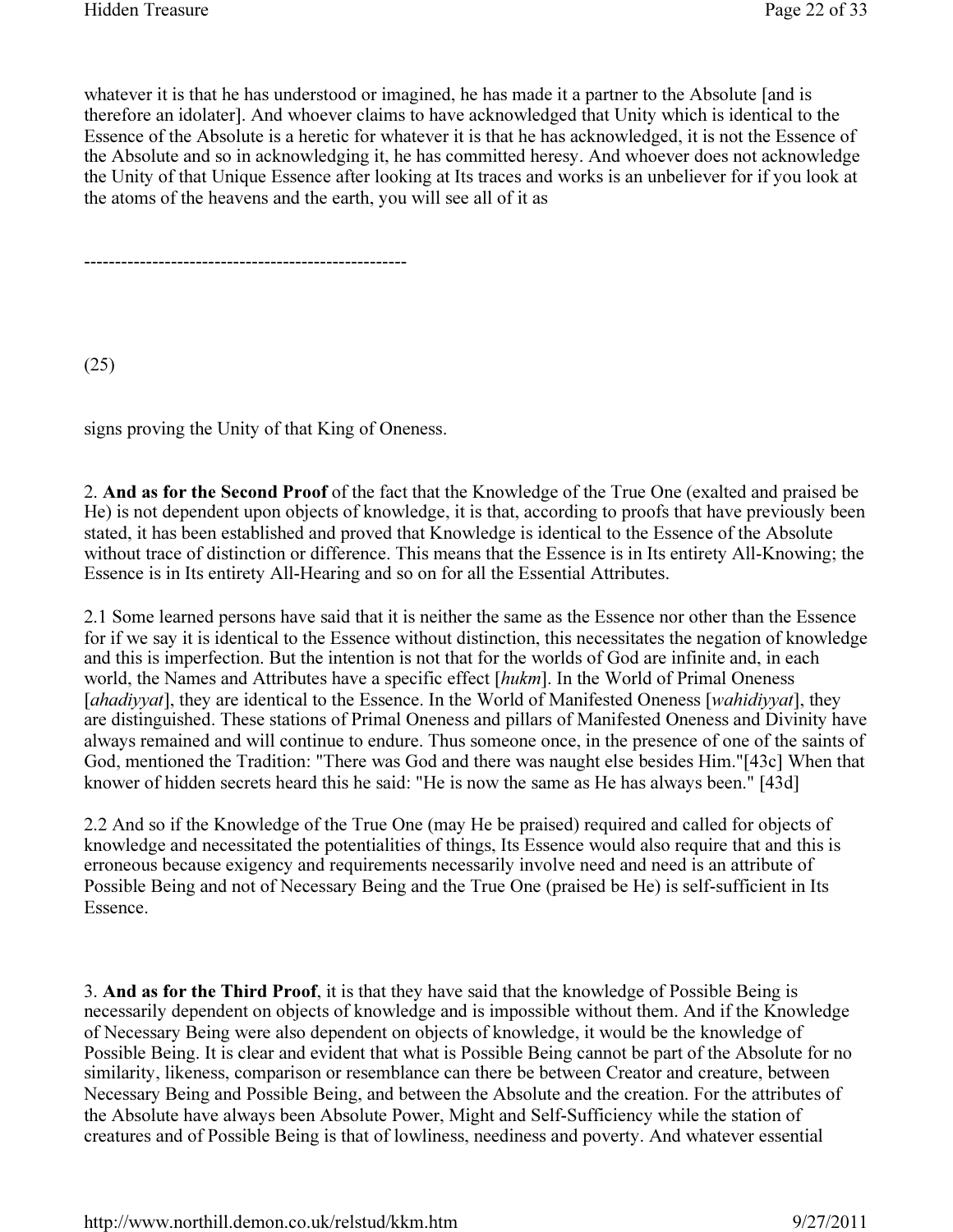attributes are clearly proven for contingent and existent beings, that Essence of Essences and that Reality of Realities is free from them in

-----------------

43c. See supra, p. 9, note 12a and also note 43d

----------------------------------------------------

43d. This statement is said to have been made by Shaykh Junayd. For comments on this reply and the preceding Tradition, see B. Todd Lawson, The Qur'an Commentary of Sayyid `Ali Muhammad the Bab, PhD thesis, McGill University, Montreal, 1987, p. 195. Muhyi'u'd-Din Ibn al-`Arabi, gives this Tradition in a variant form; Futuhat Makiyya, Cairo 1972, vol. 1, p. 189. On this and the preceding Tradition quoted, see also Gleanings from the Writings of Baha'u'llah, London, 1949 p. 66; Wilmette 1963, p. 150; Persian text: Muntakhabat az Athar-i Hadrat Baha'u'llah, Langenheim 141, p. 102.

(26)

the loftiness of Its Purity and the exalted heights of Its Sanctity. What relationship can there be then between Necessary Being and Possible Being, between the Absolute and the creation? Therefore the Knowledge of the Absolute is not dependent on objects of knowledge for it is the knowledge of Possible Being which requires these.

4. And as for the Fourth Proof, they have said that if the forms and potentialities of things exist within the Essence of the Absolute, they must be identical to the Essence of the Absolute and therefore they would not be potentialities or realities because it is clear and proven that the knower is distinct from the object of knowledge. Certainly the knower may be identical to the object of knowledge if this is knowledge by an entity of itself gut if it is not [knowledge] of itself then [the knower] must be distinct from the object of knowledge. And so if these realities and substances are identical to the Essence without any plurality or difference, they cannot be objects of knowledge. In what manner then can they be seeking existence when the Essence of the Absolute exists and has no separate need of existence.

Thus these proofs that have been mentioned show and make evident that the Knowledge of the Absolute is not dependent on objects of knowledge so that people (who believe that it is) cannot maintain that realities and archetypes are not created nor are they the effects of causes (for these latter have brought evidences forward to show that Knowledge is a pre-existent Attribute and objects of knowledge have existed in an intellectual existence within the Divine Knowledge; and pre-existence cannot be associated with the act of creation since something that is brought into being necessitates creation in time).

In brief [44], the matter is that there are two considerations concerning knowledge. The first is its essence and reality and the second is its action. Therefore in mentioning knowledge, the intention might be that Knowledge which is identical to the Essence of the Absolute or the knowledge that is dependent on and pertains to objects of knowledge The first is pre-existent and identical to the Essence of the Absolute; the second is originated and is identical to created things. Many proofs have been advanced for this matter but this treatise cannot contain them all. Thus in the same way that they consider that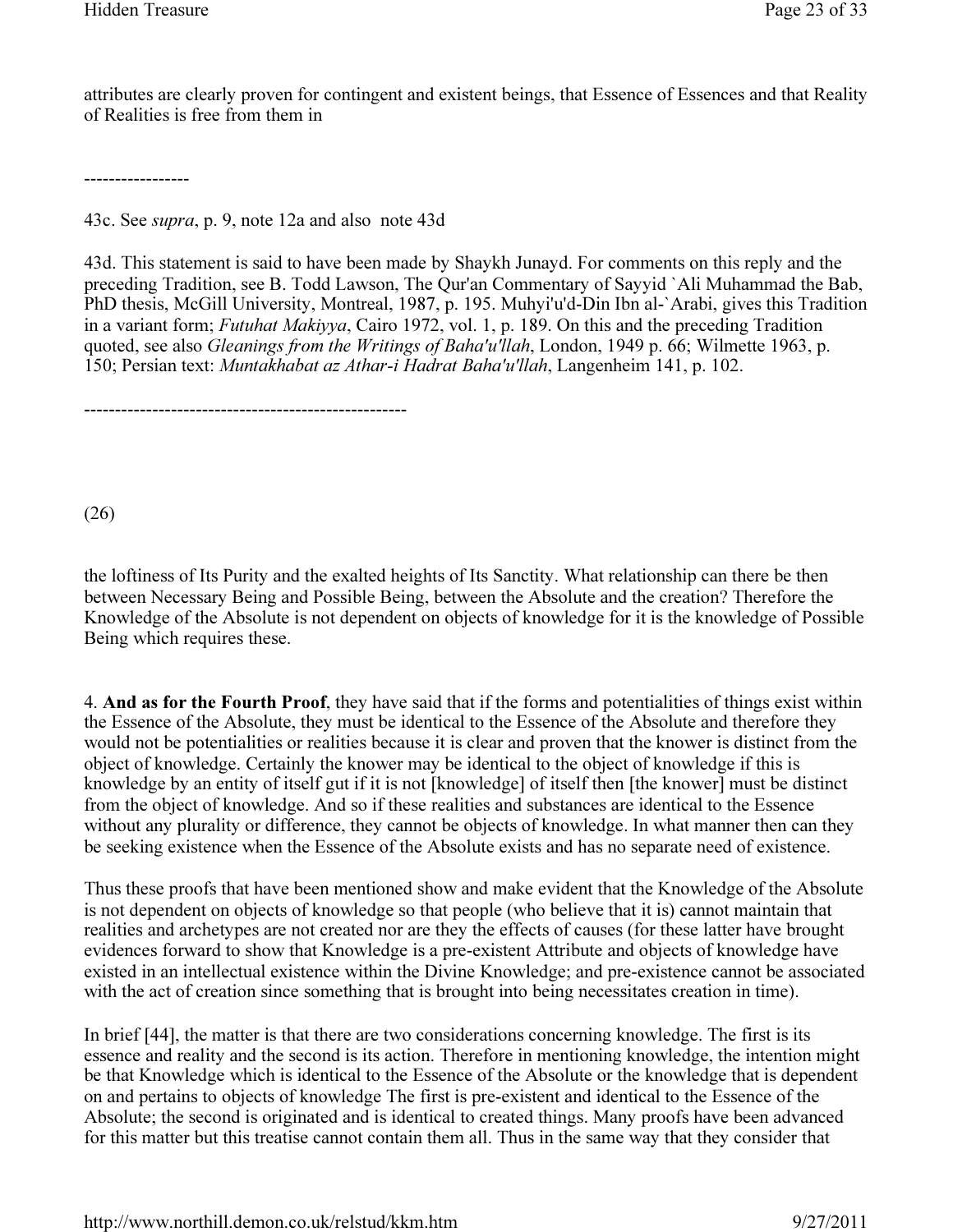knowledge which pertains to objects of knowledge to be originated, they consider the objects of knowledge which are the realities and potentialities of things to be also originated and created. Similarly they have said that the potentialities [*qabiliyyat*] and the recipients of the potentialities

-----------------

44. In the following four paragraphs, `Abdu'l-Baha expounds on the second of the two positions outlined above at greater length and deals with some of the objections to the second position that were raised under the proofs for the first position.

----------------------------------------------------

(27)

[*maqbulat*] came into being and were created simultaneously. For example it has been stated that all things are composed of two elements: the "Fashioner" [qabil] and the "Fashioned" [maqbul]. By "Fashioned" is meant substance [madda] and primary matter [huyula] and by "Fashioner" is meant the form and shape which confines and limits the primary matter from its state of indefiniteness and freedom to the courtyard of limitation and definite form. For example, letters and words are composed of two things: The first is the substance which is ink and pencil-lead and is the "Fashioned" while the second is the forms and features of the letters and words which are the "Fashioner". Now this specific substance and this specific form were created simultaneously although the general substance was created before the specific form. It is clear that, before the existence of this specific form and shape, the ink had an external existence which had no specific form or shape and had the ability and potential to assume the shape of any letter or word and was not restricted or specified to a particular shape or form. Similarly, the general shape and form had an existence before substance specified them since before being specified by substance (which is ink or pencil-lead) the general shape and form of letters and words had a mental existence in the mind of the writer. Moreover, general form and general substance were also created simultaneously. For it is not possible for a thing to have an external existence and not to be formed into a shape because substance and primal matter in order to exist need shape and form; while shape and form in order to appear need substance. Thus has it been said:

Substance needs form to endure In attaining shape it has imprisoned form

This is not a false circular argument. It is usually known as an interdependent [*mutasadiqan*] or connected [*mutadayfan*] argument. For a false circular argument is one where one thing is dependent on another which is in turn dependent on the first in one or two stages. Since it has been shown that specific substance and specific form were created simultaneously as also were general substance and general form, therefore potentialities and their recipients come into being at one and the same time and neither precedes the other except in essence.

And as for [the objection] that has been mentioned previously concerning the fact that if [the concepts of] bringing into being and origination become attached to realities and potentialities, it becomes necessary to postulate compulsion and force in the creation of the True and Self-Sufficient One [45]. And this would deny the complete Justice and all-embracing Mercy of God. For if the Absolute were to create one potentiality from Sijjin [the substance of Hell]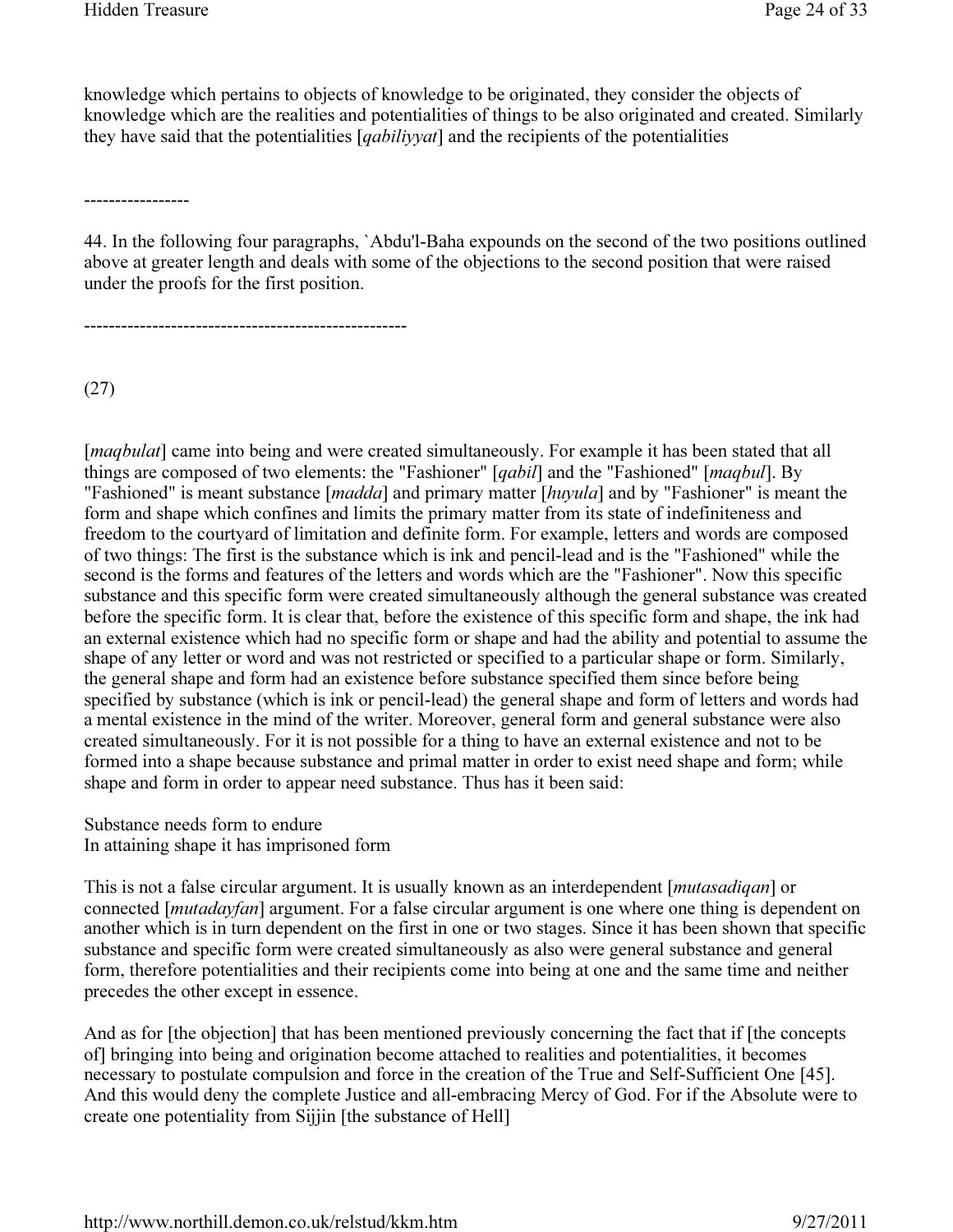-----------------

45. See p. 21

----------------------------------------------------

(28)

and another from `Aliyyin [the substance of Heaven], the Divine Justice would not be manifested. This is perfectly true but those who maintain that realities and potentialities are originated hold that the creation and bringing into being and action of the Absolute is the same with respect to all originated and created things without any difference or distinction. But originated things and done things [actions] have each accepted a degree of existence according to their own pleasure and desire. For example with respect to the sun and its rays, the degree of its effusion and action with respect to its rays is identical. And yet the rays according to their own desire and pleasure can be found hundreds and thousands of miles from the sun while some encircle close to the sun. Therefore notice that the fact that rays are scattered from the sun to far and near does not mean that the sun has arranged some of them to be near and some of them to be distant but rather in bestowing existence it makes no distinction or augmentation with respect to any. It has manifested all with the same effulgence. But each, according to its own desire, has accepted a particular station and status.

Similarly for [the objection] that has been mentioned above [46] that the realities of existing things were absolutely non-existent, how could they have come into being. For non-existence has no potential to exist just as it is impossible for something to be described by its opposite. They have replied that these realities and potentialities were not absolutely non-existent but were in a state of contingent existence, having potential existence but not having substantial existence. The difference between substantial existence and possible existence is great. To mention it further would prolong the matter unduly.

Thus some of the mystic knowers who have ascended to the Heaven of meanings have recognised forms, realities and potentialities as pre-existent and unoriginated. And some of those informed of the path of knowledge and wisdom consider quiddities and realities to be originated and created. And this servant has given the expositions and evidences of both parties in the clearest possible manner in this treatise. But to this servant all these expositions and questions, stations and states are complete in their own station without defect or flaw. For although the object being viewed is the same, nevertheless the viewpoints and stations of these mystic knowers are different. Each viewpoint, with respect to the person who is in that station is perfect and complete.

Know thou, O lover of the All-Glorious Beauty, that differences between the statements of the saints is on account of differences in the effulgences of the Names of the Absolute and variations in Their places of manifestation. For in the being of every one of the mirrors of the Attributes of the Absolute and in the reality of each locus of the manifestation of Absolute Self-Sufficiency, one of the

-----------------

46. See p. 22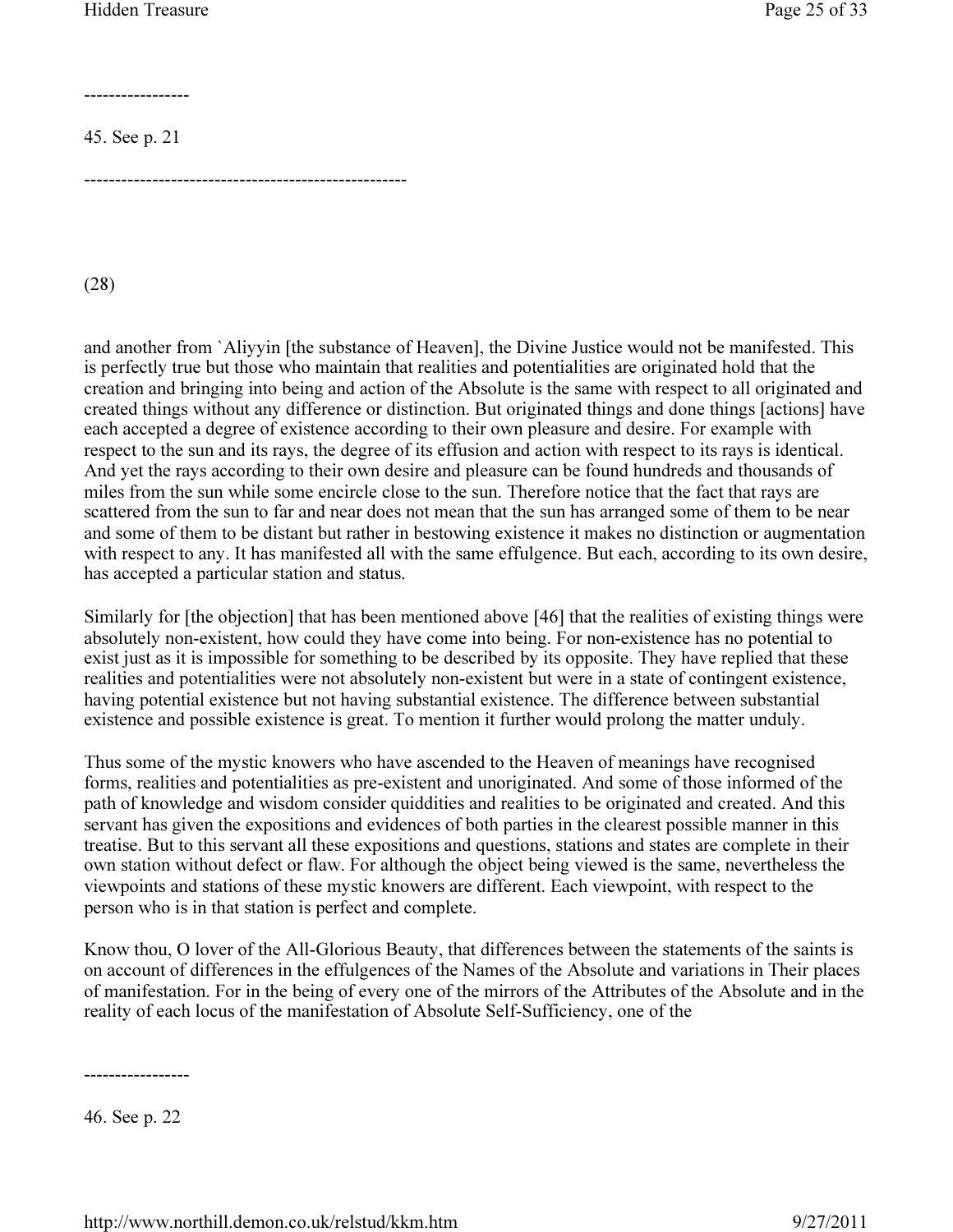----------------------------------------------------

(29)

Names of the Absolute is King over the rest of the Names. Moreover humanity is honoured by the cloak of: "We have created humankind in the best of forms [47]" and has put on the spiritual garment of: "And praised be to God the best of Creators. [48]"

The True One (praised be He) has manifested every created thing through one of His Names. Thus some of the mystic knowers have said that the angels are the manifestations of the Praiseworthy One and the Holy One while devils are the manifestations of He who leads astray and He who is proud. Similarly everything else is each one under the revelation of one of the Absolute's Names. And if this Divine Subtlety and this Heavenly Refinement be separated for one instant from a thing, it would become absolute nothingness and complete non-existence

But humanity is the dawning of light, which is to say that it is the beginning of the Day of Oneness and Guidance and the end of the night of plurality and loss. It is the mirror with the disposition to reflect all of the conflicting and opposing Names and is the source of the revelation of all of the Attributes of Divinity and Lordship. For the world of humanity is the world of the perfection of the words. Thus it is that it has been said: "God created Adam in His image"[48a]; that is to say in the form of His Names and Attributes. However although he is the dawning-place of the manifestation of all the Names and Attributes, one of the Divine Names is manifested most strongly and appears most intensely [in each person]. Thus his being originates from this Name and returns to it. The summary of the matter is that some of the saints of God, since they have seen the rays of the light of the Eternal Beauty with the eye of perpetuity in the heights of transcendence [tanzih] and the heaven of sanctity [taqdis]. praise and sanctify the Essence of Absolute Unity above all of the stages [shu'unat] that pertain to the world. For in the being of these heavenly figures, the Names of "Sanctity" and "Transcendence" have shone forth. And some of the knowers of the Hidden Secrets are the manifestations of the names "Divinity" and "Lordship". Thus it is that in this station, they do not see the Lord of Lords without His subject creatures, nor the Creator without a Creation, nor the All-Knowing without an object of knowledge.

And some of those who know the secrets of Primal Unity, although in their reality and innermost being one of the Divine Names is strongest yet in their being a reflection exists and a light is apparent of every Name of the Absolute and every Attribute of the Self-Sufficient One. For these, in the station of absolute transcendence and complete sanctity whereof it is said: "There was God and there was nothing besides Him",[48b] see that Essence of Primal Unity as being pre-existent in both Essence and Attributes, free

47. Qur'an 95:4

-----------------

48. Qur'an 23:14

48a. `Abdu'r-Rahman Jami quotes this tradition in variant form in Naqd an- Nusus fi sharh Naqsh al-Fusus, Tihran, 1308, pp. 3, 93.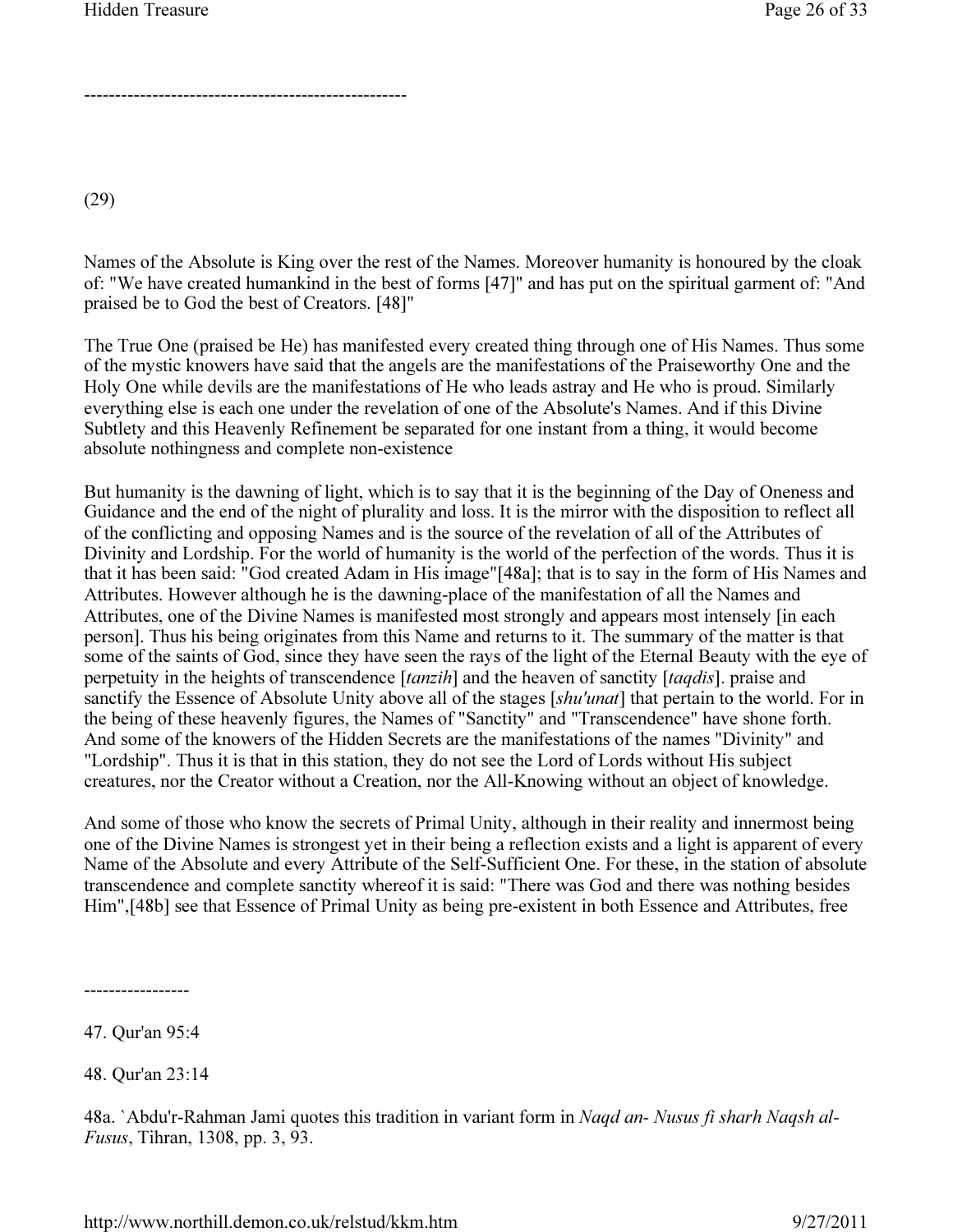48b. See supra, p. 9, note 12a

-----------------------------------------------------

(30)

from the existence of objects of knowledge and from the realities of existent beings. In this station, they consider all except God to be absolute non-existence and complete nothingness. Thus it is that, in this station, they regard realities, existent beings and contingent beings as originated and do not consider anything as pre-existent except the Essence of the Absolute. In another station which is the station of the manifestation of the Name "All-Knowing" and the Names of "Divinity" and "Lordship", the realities of things are considered to be pre-existent and knowledge dependent on objects of knowledge.

O Wayfarer in the Paths of Guidance! Conceal yourself in the setting-place of annihilation and selfeffacement [*fana*] so that from the dawning-place of existence and perpetuation [*baqa*], you may shine forth; don the garment of poverty and dearth in all save God so that you may emerge adorned with the robe of the Mercy of the All-Mighty; fly in the air of love and attraction so that you may ascend to the heaven of knowledge and wisdom; cleanse your eyes from the dark dust of earth and heaven and with sharp sight and the All-Seeing Eye of God, look upon the new and wondrous Divine Creation so that you may see these hidden secrets and concealed Divine mysteries without veils and impediments and may enter the Paradise of Primal Unity, which is the station of the unification of all plurality, seeking to return to true oneness. This is the portion of those have associated with holy souls. Therefore open up your self, your soul, your heart and your innermost being to this spring from which flows the Salsabil of the Wisdom of God the King, the Mighty, the Bounteous.

#### D. MA`RIFAT (KNOWING)

As for what is intended by Knowing, know thou, O wayfarer upon the path of guidance that the path to knowing the innermost Essence of the Absolute is closed to all beings and seeking and hoping for this station is not acceptable. Never will the spiders of vain imaginings weave their web upon the branches of the knowledge of the reality of the Almighty, Omniscient One; nor will the flea in the dust circle about the stars of the heavenly spheres. How can the reality of non-existence ever understand the ipseity of being? How can utter annihilation [fana] be informed of the essence of eternity [baqa]? For the subtleties of the realities of essences of existent beings and the wonders of the immaterial essences of Possible Being have been created by a word of His Command and one of His Verses and have come into being through one ray of the effulgences of the Sun of His Will. And if those who wish to ascend to the heaven of mystic knowledge and climb to the kingdom of wisdom and certitude were to fly towards the eternity of that Essence of Primal Oneness in the never-ending air of the knowledge of the being of that Essence of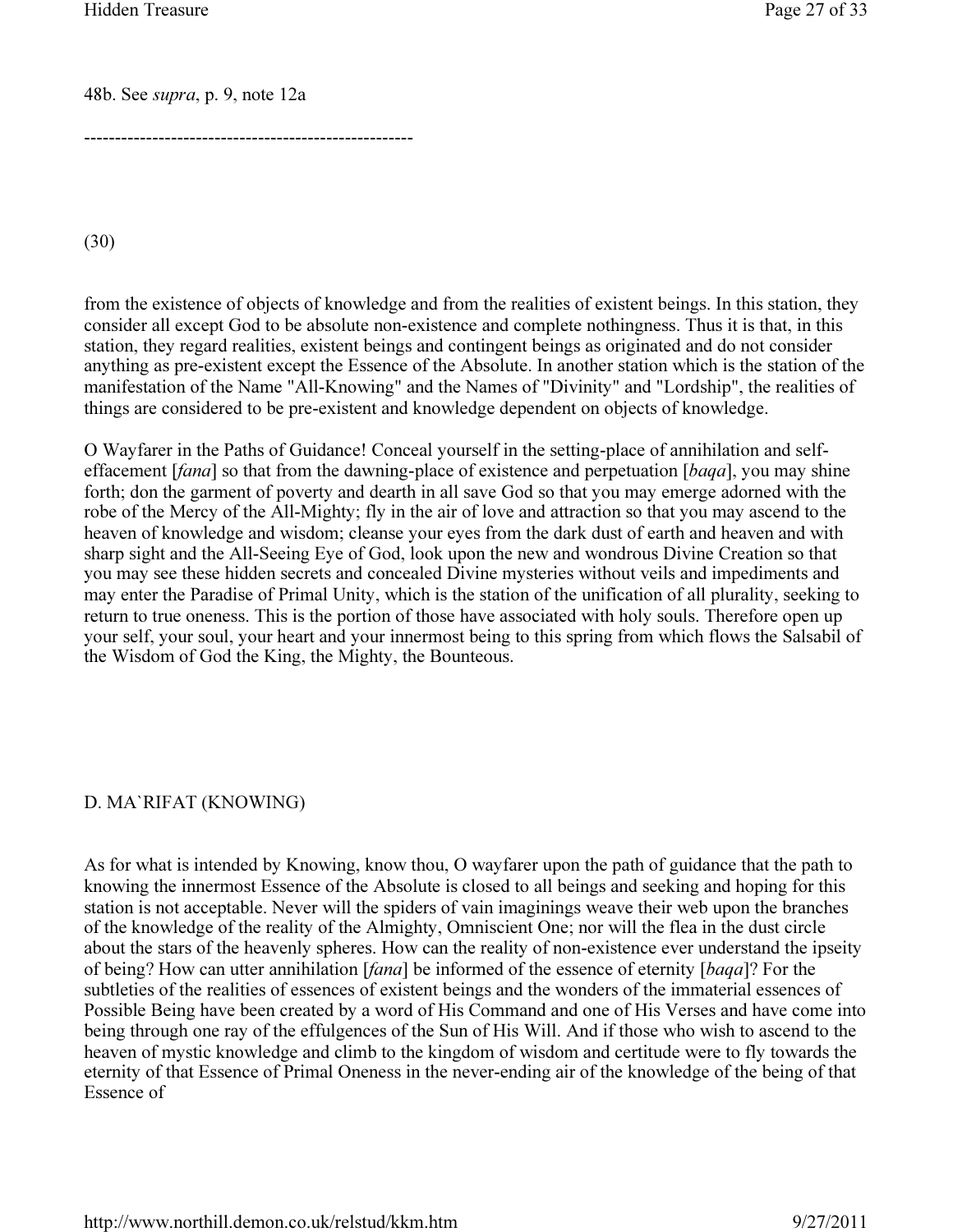----------------------------------------------------

(31)

Essences, they would not advance one cubit nor penetrate to the reality:

All understanding on lame donkeys [travels] While the True One rides the wind, flying like an arrow [48c]

This is why the Lord of the First and Last [Muhammad] has considered that expressions of inability and poverty concerning this matter are perfect knowledge and the apex of wisdom. He has counted this ignorance as the essence of knowledge. Thus has he said: "We have not known Thee as thou shouldst be known"[48d] and similarly: "O Lord! Increase my wonder at Thee!"[48e]

In this station, no truth can be found except utter bewilderment and absolute confusion. Because for one thing to understand another depends on two things:

First is encompassment. This means that until one thing encompasses another, it cannot understand its inner nature. And it is well-known that no-one can encompass the Essence of the Absolute in such a way as to penetrate Its true nature or to inhale a fragrance from the garden of the knowledge of the reality of Its Essence. Knowledge and understanding can never be achieved without encompassment.

Secondly is similarity and likeness. Until one thing can be likened to something else its reality can never be imagined. For if one lacks its stages and worlds, how can one think or imagine it. For example, animals, vegetables and minerals can never imagine the reality of a human being. For with regard to [their] realities, there is not nor has ever been any similarity or comparison between humankind and these types of matter. And this is sufficiently clear and evident proof that, for the Essence of the Absolute, there is not nor ever has been any likeness or similarity. For according to the philosophers, similarity is when there is identity of qualities. And until two things agree with respect to their qualities, they cannot be said to be similar. For example, bright shining day can not be likened to dark gloomy night and a bright burning fire cannot be compared to frozen waters. For they are not similar in any quality such as their brightness and darkness, their burning or their crystallisation. But if you were to say that this red ruby glitters like a lighted lamp, this similarity holds for they match each other in their quality of shining. Moreover qualities are accidents which are conditions and non-essentials of bodies. And it is clear and evident that the Essence of the Absolute is not a body that can become the locus for accidents. Nor can a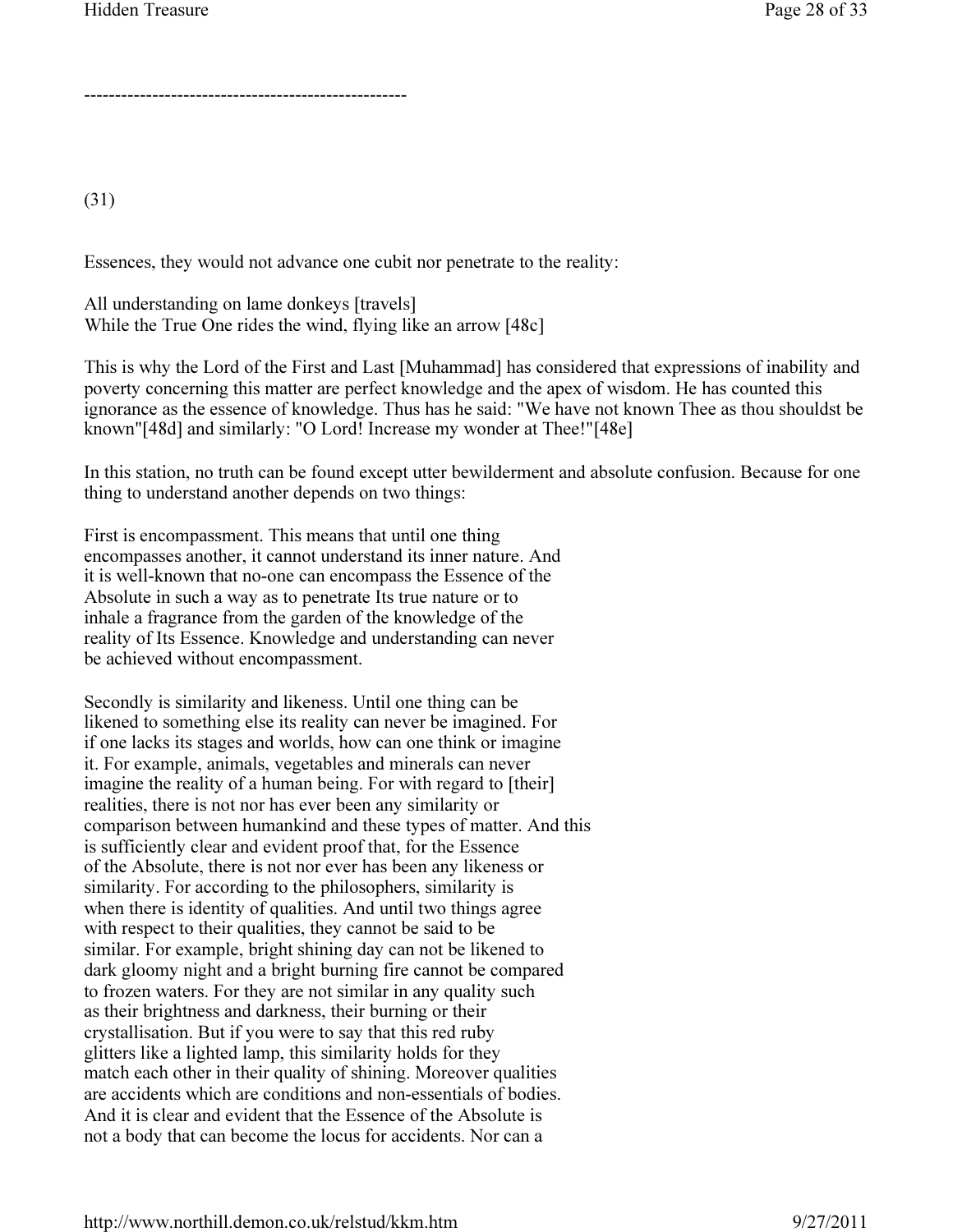correspondence in Its qualities be imagined so that any similarity can be discovered to It and that similarity bring about an understanding of the true nature of the Essence of the True One (praised be He) and penetrate His reality. Exalted be the True One above what those that describe Him have said of His Loftiness and Greatness!

-----------------

48c. Jalalu'd-Din Rumi, Mathnavi, Tihran 1360, p. 582.

48d. See supra, p. 23, note 43a.

48e. See supra, p. 23, note 43b.

----------------------------------------------------

(32)

Therefore the meaning of Knowing in this noble Tradition is not and never has been the knowledge of the true nature of the Absolute for that is beyond the province of Possible Being. Rather it is the knowledge of the traces and effulgences of that Most Holy and Forbidden Mystery. For however much detached minds and pure souls seek to penetrate the worlds of Inner Knowledge, their understanding will never penetrate more than that station which is a sign pointing towards the Monarch of Primal Oneness which He has placed as a trust within the reality of a human being. And however much they may fly with triumphant wings in the limitless space of what is knowable and observable, they will read naught but the letters of the book of their own selves. Thus it is that He has said: "Read your own book, your self is sufficient to give an account against you today [49]." For example, consider a circle; however much a compass moves, it can only move around the point which is the centre of the circle. This illumined verse, in the reality of angelic souls, has the same role as that point, for all of the senses and understanding of human beings revolve around that Divine verse. But this verse, shining forth from the Sun of essence, this trust from the Monarch of Primal Unity is hidden and concealed within the veils and clouds of the self just as the luminous flame is hidden and concealed invisible within the candle or lamp before it is lit. And so while this light of the firmament of Unity is concealed beneath the horizon of the reality of human beings, no-one is aware of the Divine states which are hidden beneath of the reality of human beings.

Thus it is that when the Sun of Divine Essence rises and shines forth from the dawning-places of eternity [*qayyumiyyat*], those souls who have attained the knowledge of the rising-places of Oneness and the Dawning-places of the Divine Morn will be educated under the shadow of their instruction [50] until that verse of the All-Merciful shall, like the dawning of light, raise its head from out of the reality of those assured souls and raise its banner atop the flag-pole of the heart. And these Dawning-Places are the Prophets and Holy Ones of the Absolute; from this horizon, the Sun of Reality shines out over all things with unlimited light.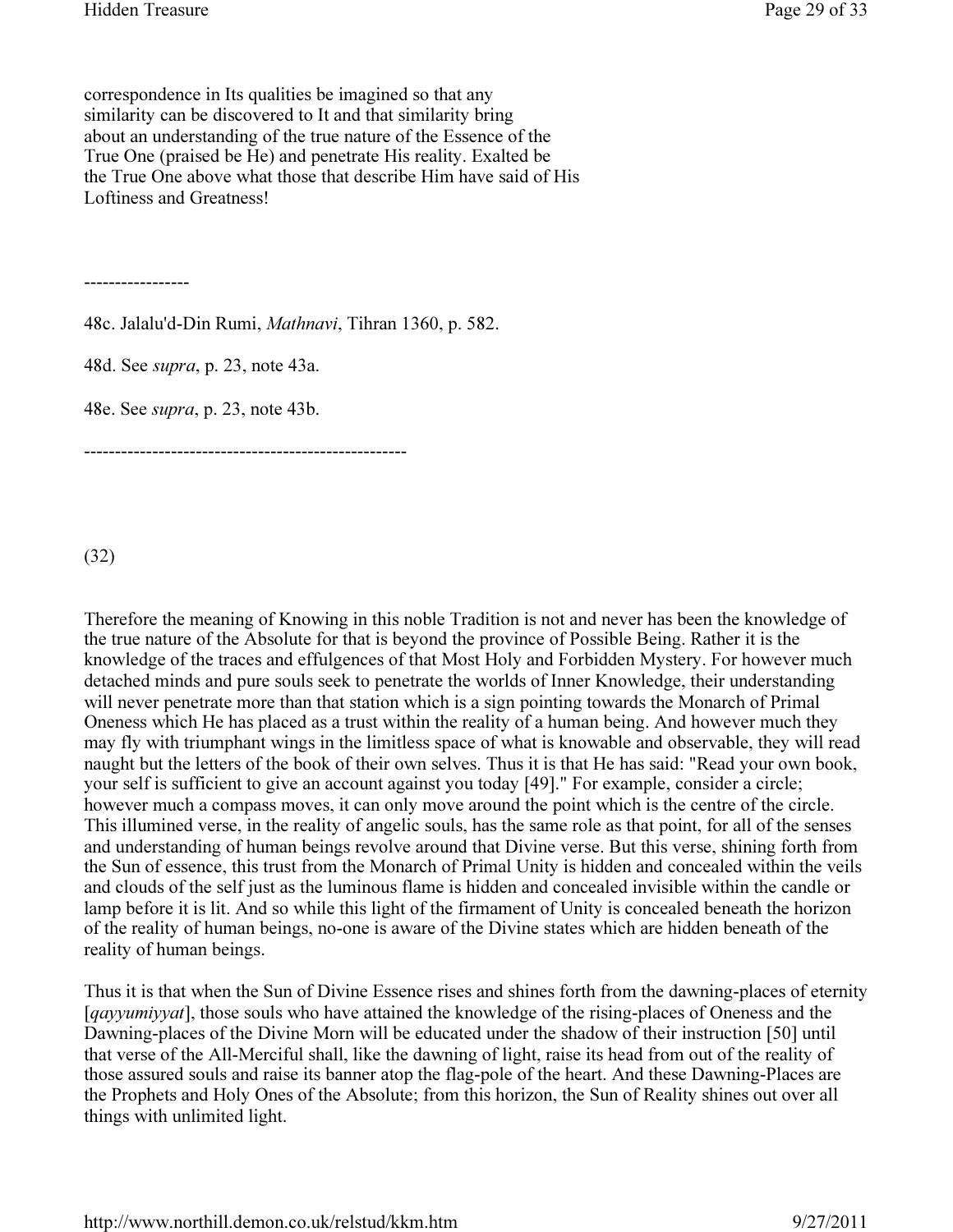And the wayfarer, when he attains this most mighty and most lofty station, becomes the place of manifestation of the hidden Divine secrets and the dawning-place of the concealed Heavenly light. At each instant he enters a wondrous paradise and at every second he is fortified with a new blessing. He observes within his joyful breast, the Hidden Guarded Tablet within which is concealed the secrets of what has been and what will be. His illumined heart shall become a pure mirror reflecting the images of all the worlds. All the veils of the worlds of plurality and oppression he will burn away with one flame from the fire of the love of God.

-----------------

49. Qur'an 17:14. See Section B

50. i.e. when the Prophets or Messengers of God appears, those souls who recognise them will be educated by their teachings

----------------------------------------------------

(32)

And so the meaning of Knowing in this Holy [*qudsi*] Tradition is recognising the Manifestation of the Absolute in the holy Dawning-Places of Primal Unity, that is to say the Prophets and Holy Ones. Otherwise the true nature of Its Essence has never been nor will ever be knowable to any soul.

O thou wayfarer upon the path of the Beloved, know thou that the fundamental purpose of this Holy Tradition is to mention the stages of the appearance and concealment of the Absolute within the thrones of Reality which are the Dawning-Places of the Grandeur of Its Essence [huwiyyat]. For example, before the kindling and manifestation of the fire of Primal Unity by itself and for itself, the totality of the manifestations are within the Invisible Essence. This is the station of the "Hidden Treasure". And when that blessed tree is lighted by itself and for itself and that Divinely-kindled fire is alight by its essence [dhat] for its essence, this becomes the station of "and I desired to be known." And when there has shone forth, with all the limitless Divine Names and Attributes, from the Dawning Place of Creation [ibda'] upon and for the sake of Possible Being, that is the station of the appearance of a wondrous creation and a new handiwork which is the station of "and so created the Creation." And when holy souls have burned away the veils of all worlds and the trappings of all degrees and have hastened to the station of witness and attainment and have achieved knowledge of the Place of Manifestation and come to the most great sign of God within the core of their being, at that instant, they bear witness to the cause of the creation of all Contingent Being, the knowledge of God.

Therefore it is clearly proven that the meaning of Knowledge is the recognition of the Manifestations of Primal Unity for all stages and stations are made attainable by the favours of these Holy Figures. These gates have always been open to the faces of the servants but the people have deprived themselves of the bounties of the day of reunion through their pre-occupation with false matters. Thus in these days the Sun of Spiritual Guidance [or Spiritual Dominion, *vilayat*] is dawning forth and is resplendent from the All-Glorious [abha] Horizon and is speaking these Divine words: "The Primal Point has been cut off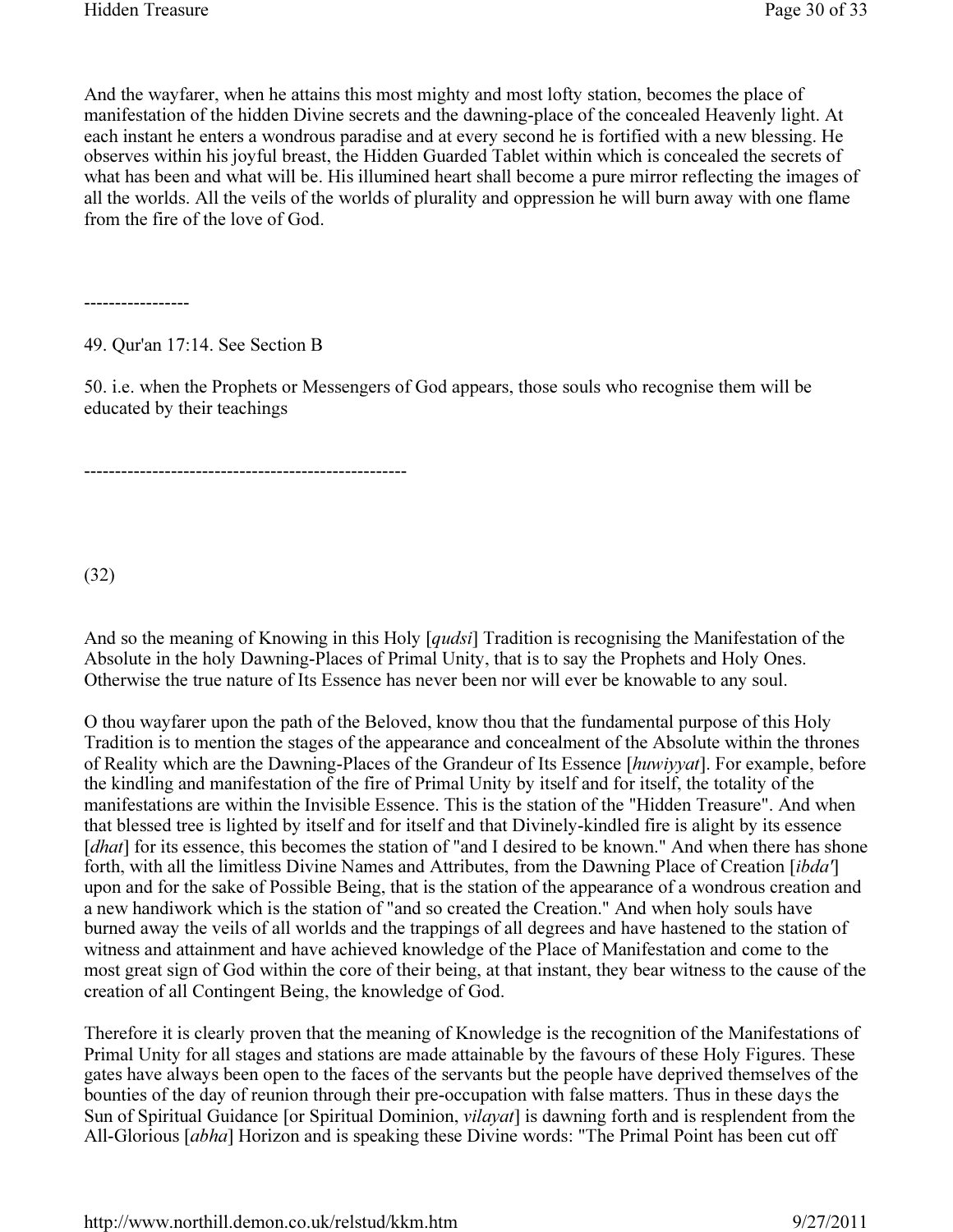and the Divine Alif has arisen and the Dominion of God, the Help-in-Peril, the Self-Subsisting has appeared."[50a] But all are heedless of Him and are pre-occupied with their own desires.

And by God besides Whom there is no other God, if anyone were to inhale a breath from this garden, he would strive to obtain a portion from this limitless ocean. But not in these days. So much are people veiled from the Essence of the Desired One that it is beyond mention. No pre-eminence do they recognise except in the acquisition of ephemeral, worldly goods and no glory do they desire save in collecting perishable trifles. Far have they fled from the mighty and secure fortress and in the den of the spider - the flimsiest of homes - have they sought refuge. For a putrid drop of brackish water, they have left behind billowing oceans of sweet

-----------------

50a. From the writings of Baha'u'lIah similar to what is in the Commentary on the Sura of Wa'l-Shams, see Majmu`a Alwah Mubaraka Hadrat-i Baha'u'llah, Cairo 1920, reprinted Wilmette 1978, p. 4.

----------------------------------------------------

(34)

water. From the shining of the most mighty, the most lofty Light, they have turned heedless to the darkness of blackest night. And this despite the fact that at every instant they can clearly see the worthlessness of this heap of dust. And, by God, if for less than a twinkling of an eye, they were to reflect, assuredly they would pass like bright lightening beyond this created world and what is in it.

And besides this they have desired with petty, divided minds to understand stages and stations that are concealed even from the Universal Mind. And when these stages cannot be contained in the narrow defiles of their infirm minds, they deny them and this despite the fact that their limbs, organs and all their component parts testify to the truth of these stages and stations.

God willing, we are hopeful that from the holy breaths of the All-Merciful which are manifest from the Right Hand of Praise, souls will be gathered under the shelter of the True One who will, with one step, pass beyond the Sadratu'l-Muntaha of the worlds of Mystic Knowledge. "And that is no great matter for God [51]."

How pitiful and unfortunate is it for humankind that it has remained bereft of the most great bounty in this season of the Divine Springtime when the Trees of Paradise are adorned with the leaves and buds of wisdom and the nightingales of the gardens of reality are singing with the most wondrous melodies upon the branches of the Tree of Tuba and the Universal Monarch is rending the veils and burning away the trappings in the gathering of the nightingales of the Sun. Well is it with those who have attained!

O friend! Cast off these broken and mud-encased wings that from ancient times have mimicked the world so that with the wings of the power of unity you may fly upwards into the wide-open spaces and the inaccessible heavens. Strive that you might benefit from the wondrous table that has descended from the heaven of Reality and eat from the holy fruits of the Tree that is neither of the East nor of the West.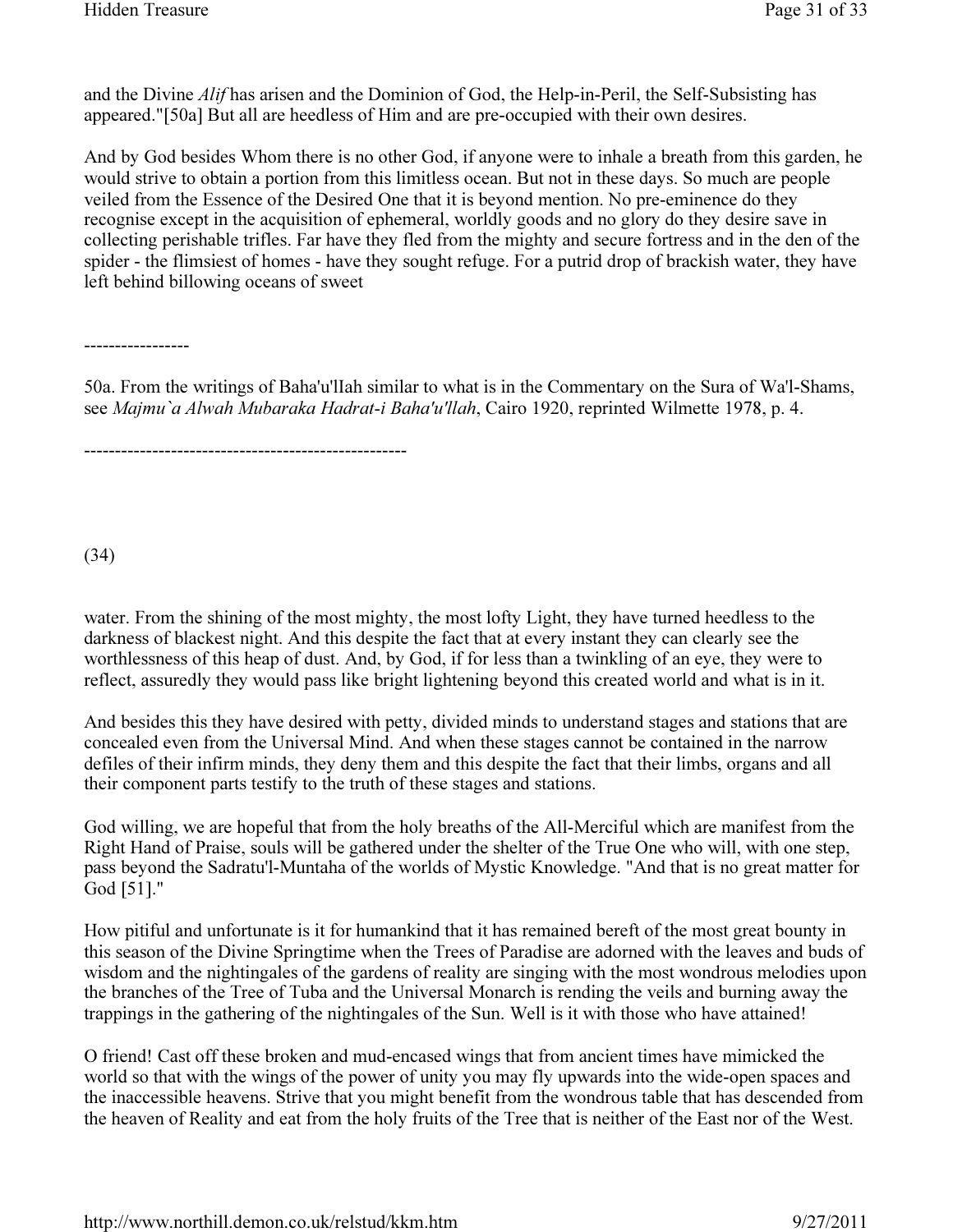These birds of the nests of perplexity are occupied with another bewilderment and these wanderers in the path of the Beloved have another attraction in their hearts.

Give four invocations for what was and what is to be and resolve upon the city of hearts. Close the eye to all but the Friend and gaze upon the Beauty; purify the hearing from all utterance so that you may hear a wondrous tune from the flute of the family of David.

O God of giving and of grace! O Knower of the secrets of my heart and soul!

At dawn-tide, my soul's companion Thou Knowing my failures and my searing griefs

-----------------

51. Qur'an 35:17

----------------------------------------------------

(35)

Who hath but for a moment turned to Thee Save Thee no other comforter can see

That heart that does not burn for Thee will turn to blood Better blind that eye that weeps not for Thee

O Mighty One! in the dark and gloomy night The thought of Thee is a bright lamp in my heart

Out of Thy Bounty breathe in my soul a breath Until nothingness becomes eternal life through Thy Grace

Look not upon my lack of worth and use Look only upon Thy Grace, O Bounteous One

Upon these birds with broken wings and plumes Bestow strong pinions and feathers new [52]